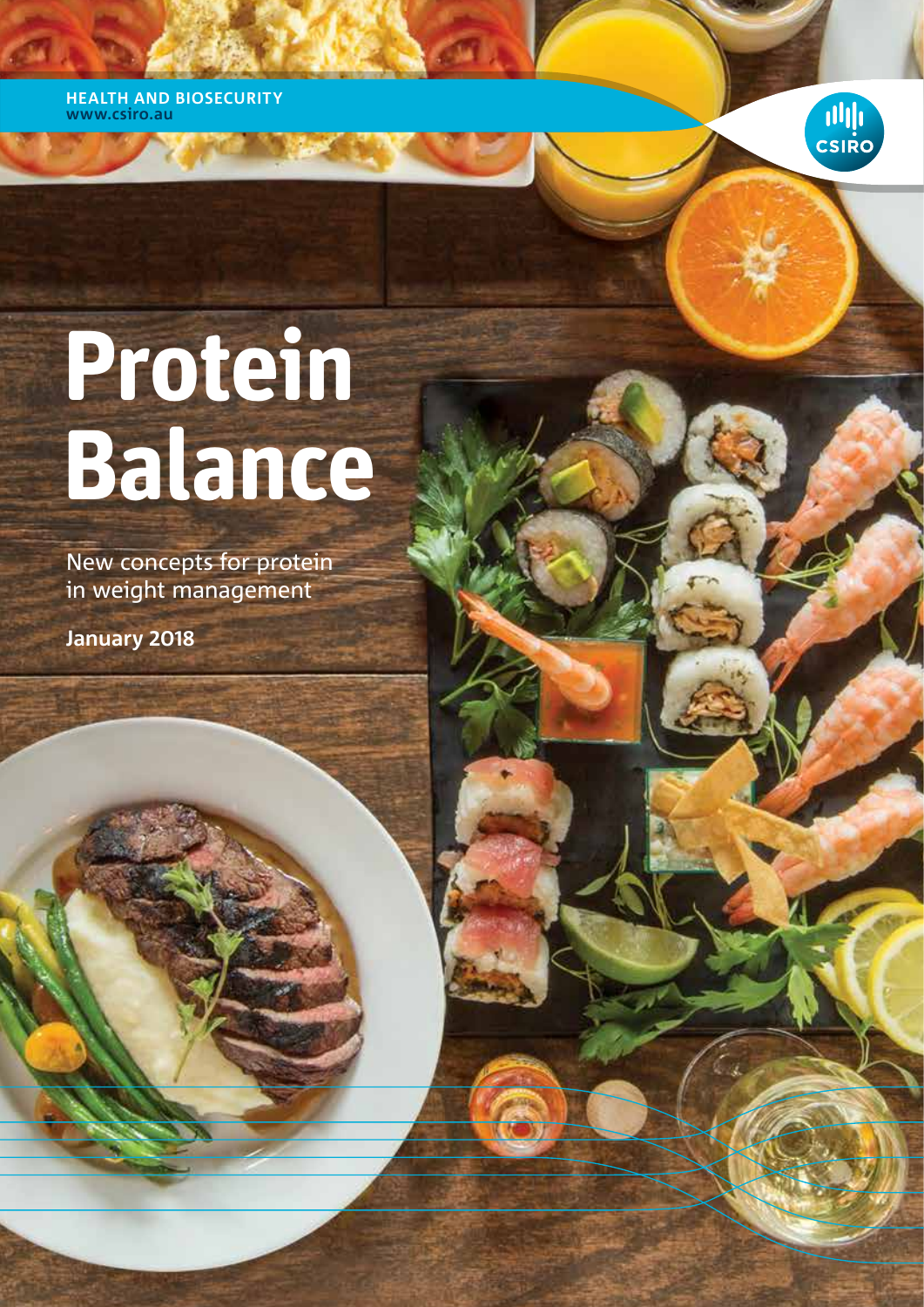#### **CITATION**

Noakes, M, (2018) Protein Balance: New Concepts for Protein in Weight Management; CSIRO, Australia.

#### **COPYRIGHT**

© Commonwealth Scientific and Industrial Research Organisation 2018. To the extent permitted by law, all rights are reserved and no part of this publication covered by copyright may be reproduced or copied in any form or by any means except with the written permission of CSIRO.

#### **IMPORTANT DISCLAIMER**

CSIRO advises that the information contained in this publication comprises general statements based on scientific research. The reader is advised and needs to be aware that such information may be incomplete or unable to be used in any specific situation. No reliance or actions must therefore be made on that information without seeking prior expert professional, scientific and technical advice. To the extent permitted by law, CSIRO (including its employees and consultants) excludes all liability to any person for any consequences, including but not limited to all losses, damages, costs, expenses and any other compensation, arising directly or indirectly from using this publication (in part or in whole) and any information or material contained in it.

CSIRO is committed to providing web accessible content wherever possible. If you are having difficulties with accessing this document please contact **csiroenquiries@csiro.au**.

#### **ACKNOWLEDGEMENTS**

This work was undertaken by CSIRO Nutrition and Health Program in response to a request from SP Health to support innovation in the Total Wellbeing Diet Online.

This activity was co-funded by CSIRO and SP Health.

M. Riley and D. Baird undertook the secondary analysis of protein intakes in Australia from the Australian Health Survey.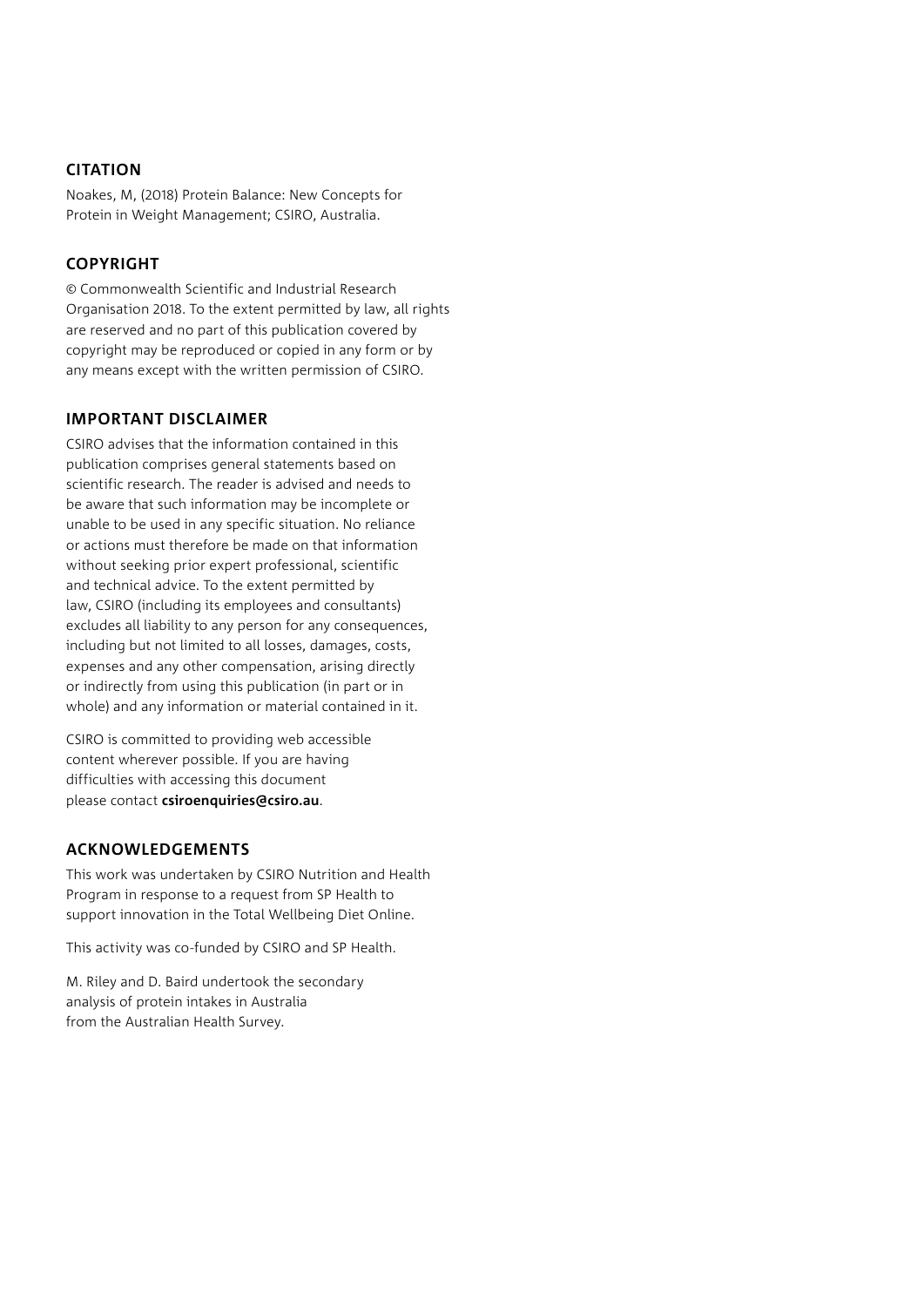# **Contents**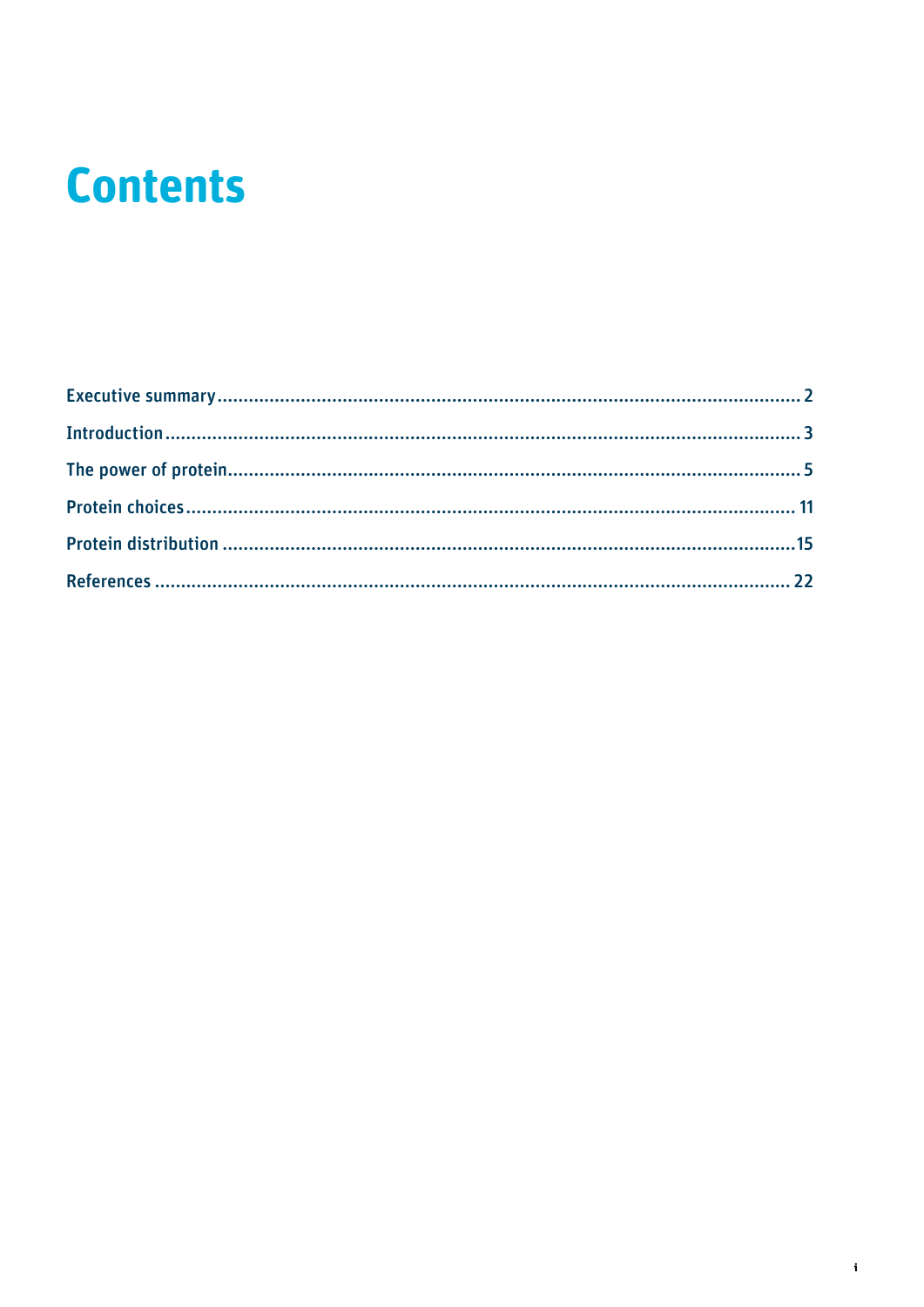# **Executive summary**



### Protein requirements are increased for healthy weight loss

Australian dietary protein recommendations were released in 2006, but the latest science supports an increase in protein intake especially for overweight and older Australians who are seeking to lose weight.



### More protein at breakfast for appetite control

While support for higher protein diets is well established to boost fat loss, new research suggests that protein at breakfast could reduce cravings later in the day, which may benefit weight management.



### At least 25 g protein per meal

Australians currently get the majority of their protein at the evening meal, although the new science suggests that a more even distribution helps hunger management and muscle metabolism. It appears that 25-30 g protein per main meal is the threshold for benefits.



### Protein-rich whole foods are the best choice

Australians are eating significant amounts of protein from foods not considered good sources of protein, such as junk food and cereal-based dishes, due to the large quantities in which these foods are consumed. Quality protein whole foods include lean meat, poultry, eggs, legumes and dairy products.



### Protein balance helps craving control

The CSIRO Total Wellbeing Diet Online Protein Balance eating plan boosts fat loss and provides a steady distribution of protein across meals to reduce hunger and cravings.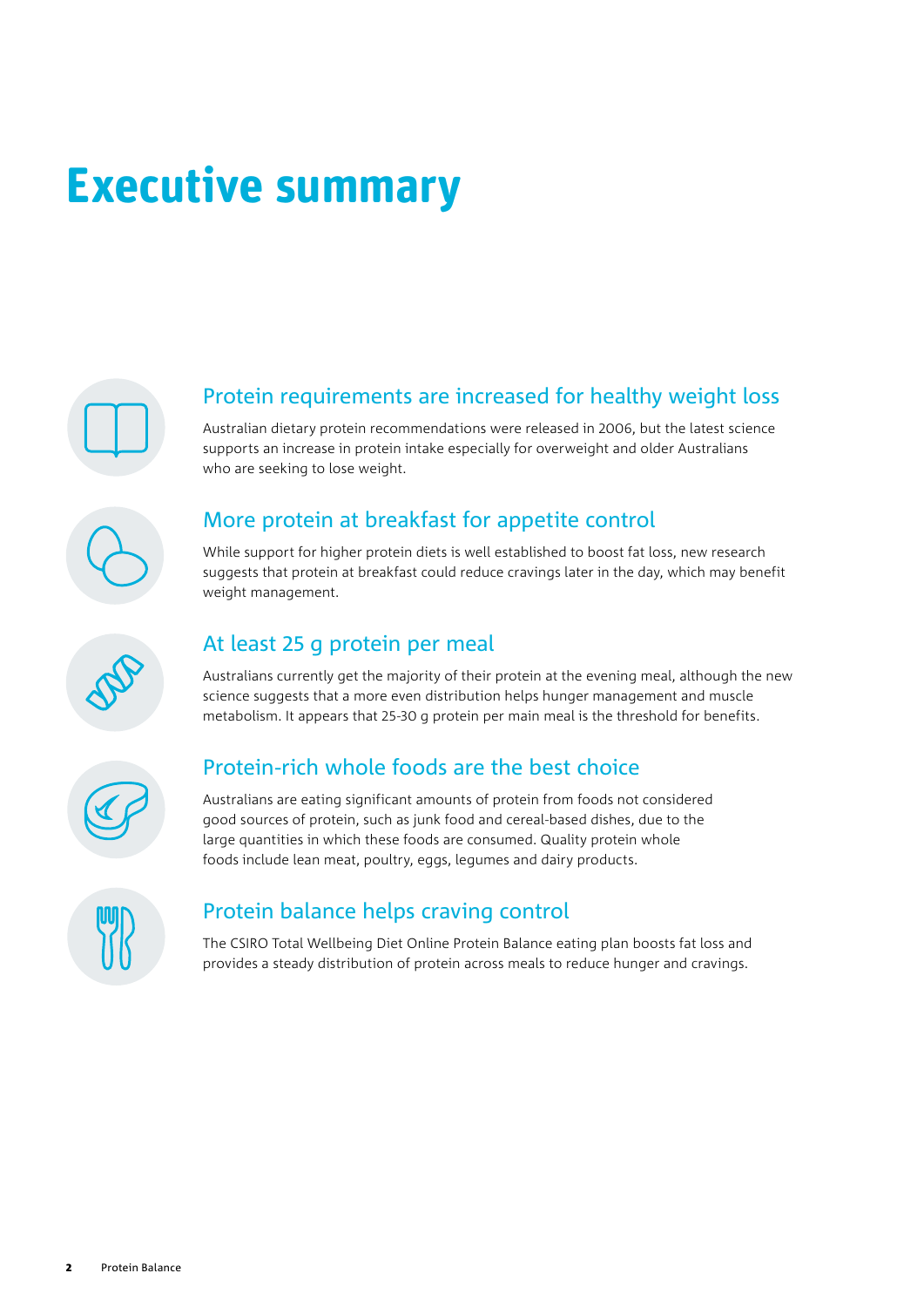# **Introduction**

The Total Wellbeing Diet (TWD) Online was launched in 2015 by the Commonwealth Scientific and Industrial Research Organisation (CSIRO) and SP Health. The TWD Online platform was developed as a result of the research around weight loss conducted within the CSIRO's Health and Nutrition Program since 1999, which provided the scientific substantiation that a high protein, lower carbohydrate diet is safe and effective in weight loss and disease risk management (1).

The Total Wellbeing Diet also aimed to improve the nutrition status of Australians, as the eating plan is based on the Australian Dietary Guidelines and used recommendations for core food groups to meet nutritional recommendations as well as a higher protein composition. The distribution of protein which was clinically evaluated and shown to be effective was skewed towards the evening meal which was consistent with eating patterns on the Australian population.

The original output on the research was the book, The CSIRO Total Wellbeing Diet, which was adopted by around 10 per cent of Australian households. As of 2010, an estimated 547,200 people have lost weight through the Total Wellbeing Diet, based on a household survey of self-reported weight loss from this diet<sup>(2)</sup>.

In 2014, the TWD Online platform was established to broaden the reach of the program to an online community.

### About Total Wellbeing Diet Online

Total Wellbeing Diet Online enables individuals to engage in a 12-week program of weight loss and improved health through diet modification to a higher protein and lower GI eating plan. The program has higher rates of sustained weight loss rather than necessarily superior immediate results compared to other forms of weight loss strategies.

A recent report by the Centre for International Economics has estimated that CSIRO and SP Health's investment in the Total Wellbeing Diet Online has provided a stream of benefits that exceed costs by approximately 2.5:1.

### Objectives of this report

In order to maintain the scientific relevance of the Total Wellbeing Diet, continual review of the science which underpins the program is required. This report reviews the science which relates to dietary protein and its implications for evolving TWD Online to achieve optimal improvements in its members. In particular, this review focusses on new research relating to daily protein distribution and its associated meal pattern.



**The CSIRO Total Wellbeing Diet book first published in 2005**



**Total Wellbeing Diet Online launched in 2015**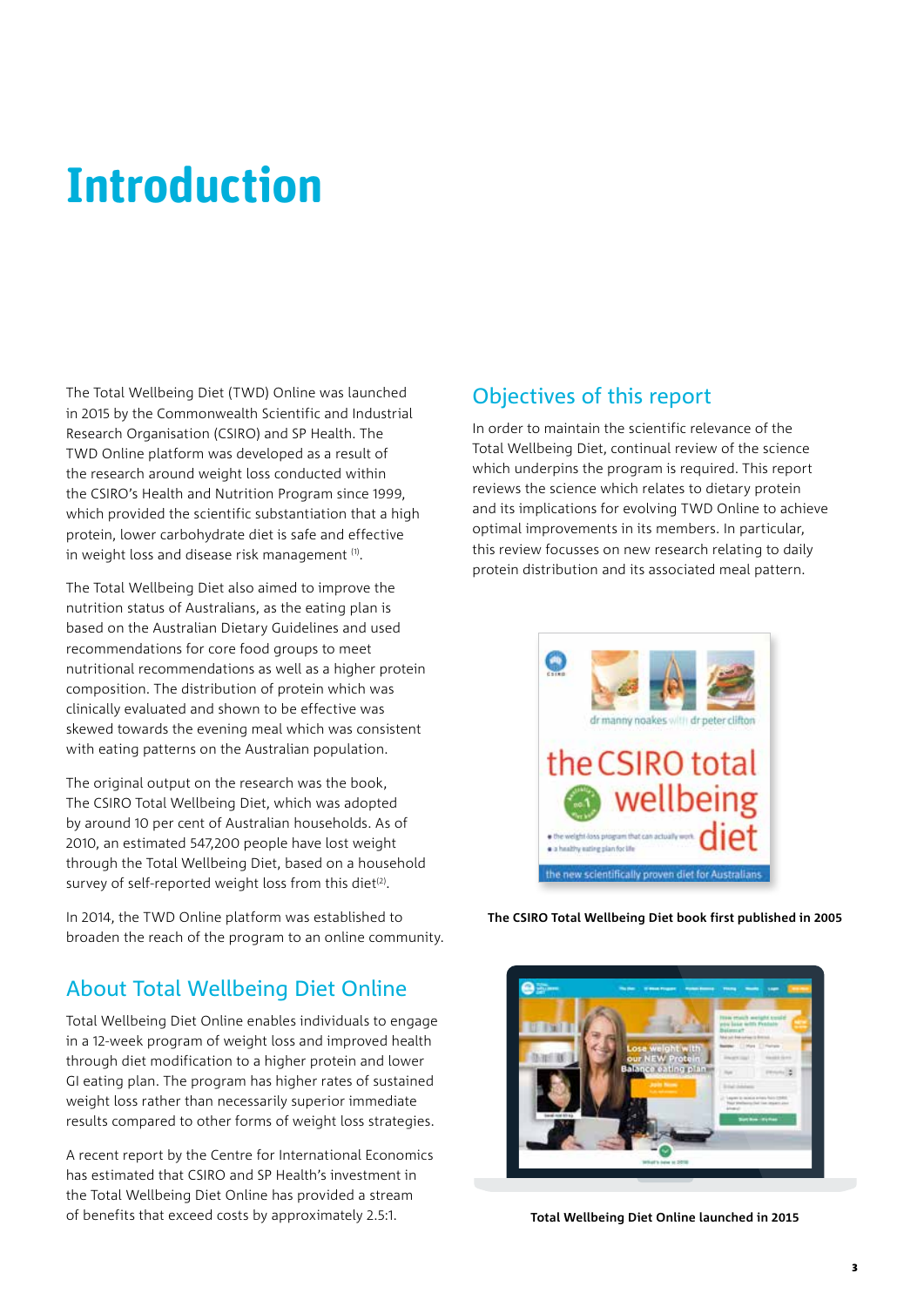io.

Mixed berry smoothie

Frozen mixed bernes, 1 cup(s)<br>Cou-fat milk, hk fat, 125 mil.c.<br>Cou-fat milk, hk fat, 125 mil.c. Ingredients

Eow-fat milk fat, 125 ml (130g)<br>It yoghurt, any fat, 125 ml (130g)<br>It yoghurt, any flavour

Low-fat yoghurt, any flavour, 100 a (100g)

Rolled eats, raw, 25 9 (250)

Place berries, milk, young and oats into a

۱ Ċ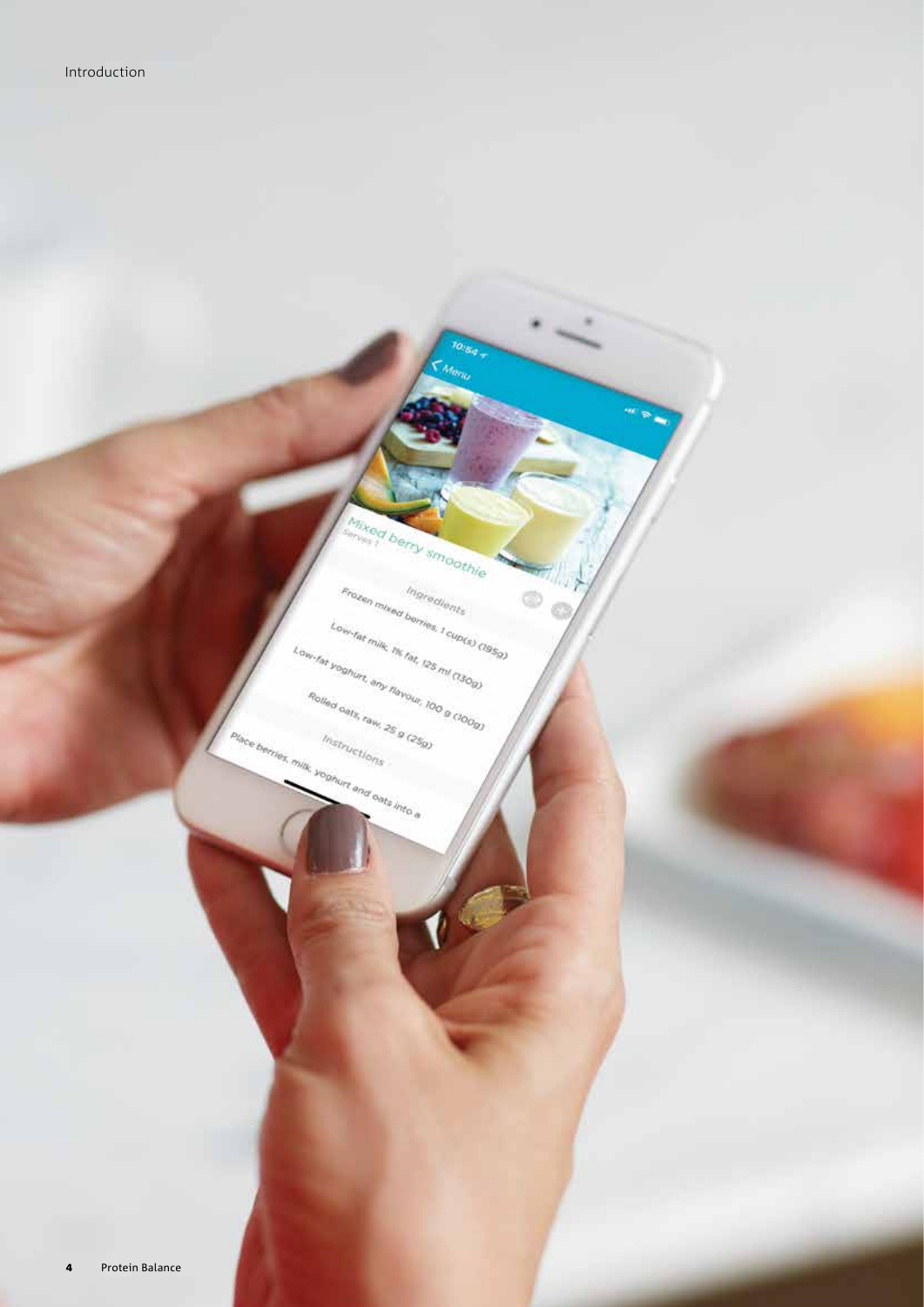# **The power of protein**

Its role in weight loss and good health

#### **FAST FACTS**

Higher protein diets boost fat loss

Protein reduces cravings and helps control appetite

Protein requirements increase during weight loss

A personalised approach to protein intake is required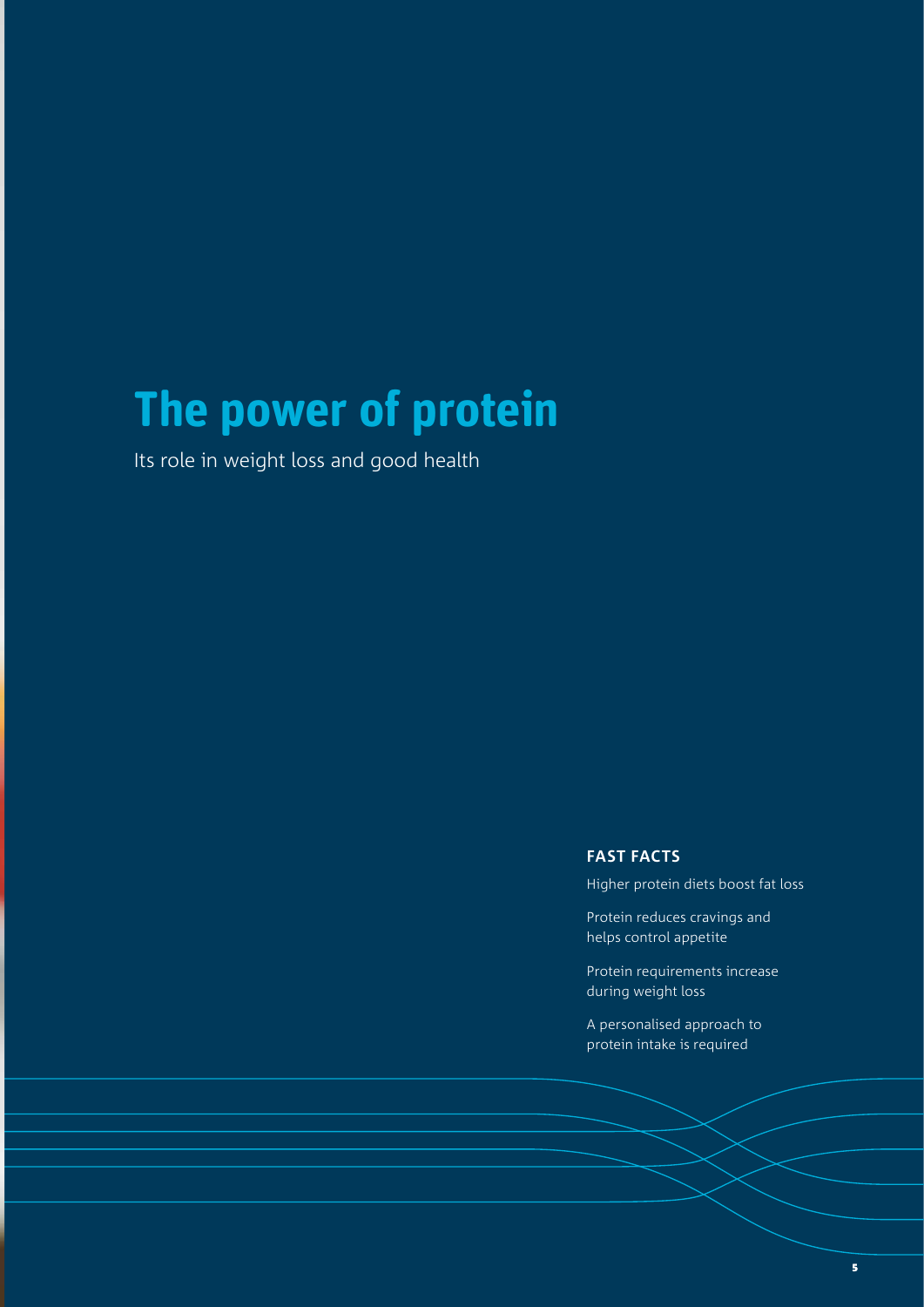# **Protein and weight management**

The beneficial role of protein in weight management has been established for some time $(3,4)$  but continues to be topical with 3 more recent meta-analyses examining the effects of higher protein diets on body weight management and heart health.

Wycherley et al.<sup>(5)</sup> performed a meta-analysis with 24 tightly controlled feeding trials that compared higher protein with lower protein energy-restricted diets of 12 ± 9 weeks in duration. It included 1063 overweight and obese individuals between 18 and 80 years of age. The higher protein diets contained between 27% and 35% of daily energy intake as protein (1.07–1.60 g protein · kg<sup>-1</sup> · d<sup>-1</sup>), whereas the lower protein diets contained 16–21% protein (0.55–0.88 g protein · kg−1 · d−1). Despite studies matching for energy intake, the higher protein diets led to an additional average weight loss of 0.79 kg; P < 0.03 and an additional fat loss of 0.87 kg; P < 0.001) compared with the lower protein higher carbohydrate diets. The higher protein diets also preserved more lean mass during weight loss by 0.43 kg; P < 0.01). Although both diets were equally effective in lowering fasting glucose, fasting insulin, blood pressure, and total LDL cholesterol, fasting triglycerides were lower in the higher protein diets by 0.23 mmol/L; P < 0.0001).

Similar findings were reported in a meta-analysis in individuals with type 2 diabetes $(6)$ . Compared with the lower protein high carbohydrate diets, the higher protein diets led to additional greater average weight loss of 2.08 kg; P < 0.05), greater reductions in glycated hemoglobin concentrations of 0.52%; P < 0.05, and greater additional reductions in systolic and diastolic blood pressure of 3.13 mm Hg (P < 0.05) and −1.86 mm Hg (P < 0.05).

Santesso et al.<sup>(7)</sup> performed a meta-analysis of 74 randomized controlled trials again finding that the higher protein diets led to small to moderate advantages in greater weight loss, waist circumference, blood pressure, fasting insulin and triglycerides.

The single largest study examining higher protein and lower glycaemic index (GI) diets is the Diet, Obesity and Genes (Diogenes) Study (8). This European multicenter trial included 938 adults as well as their children. In this study, a higher protein diet led to less weight regain than a lower protein high carbohydrate diet.

# Benefits of protein for weight loss

Higher protein diets may have a positive effect on weight management for these reasons:

- **Better appetite control**: Protein-induced satiety from increases in concentrations of 'satiety' hormones as well as the increases in concentrations of branched chain amino acids after meals(9,10).
- **Metabolic enhancement**: Increases in the thermic effects of protein after meals which may either increase energy expenditure or help mitigate the reduction in metabolic rate following energy restriction and weight loss<sup>(11)</sup>.
- **Reduced food cravings**: Recent studies have shown reductions in neural activation in brain regions controlling food motivation, reward, and cravings after high-protein vs. high carbohydrate breakfast meals<sup>(12,13)</sup>.
- **Biological drive for protein**: According to the protein leverage hypothesis developed by Simpson and Raubenheimer, even small increases in the dietary percentage of protein at meals may have substantial effects on energy intake<sup>(14)</sup> with an essential biological drive to achieve an adequate protein intake compared to carbohydrate and fat.
- **Improved body composition**: Greater fat loss and less muscle loss is attributable to higher protein dietary patterns<sup>(5,7)</sup>.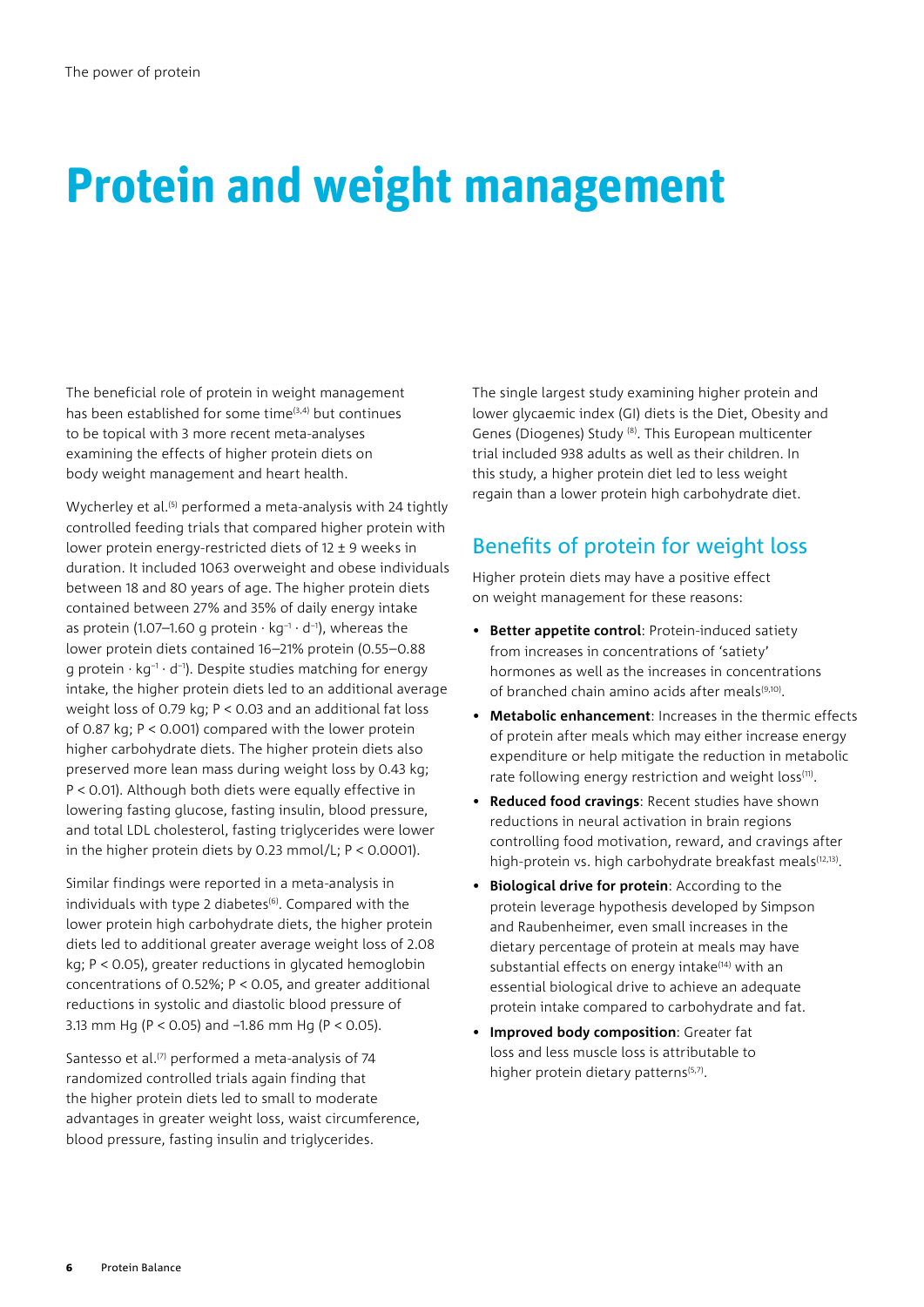# **Benefits of protein for healthy weight loss**





PROTEIN HELPS YOU FEEL SATISFIED AND PREVENTS HUNGER



# **METABOLIC BOOST**

PROTEIN HELPS BURN MORE KILOJOULES AND PREVENTS THE SLOWING OF METABOLISM THAT OCCURS WHEN YOU LOSE WEIGHT



**REDUCED FOOD CRAVINGS**

HIGH PROTEIN BREAKFASTS CAN HELP REDUCE NIGHT-TIME CRAVINGS



### **IMPROVED BODY COMPOSITION**

HIGHER PROTEIN DIETS RESULT IN GREATER FAT LOSS AND LESS MUSCLE LOSS



INCREASES IN PROTEIN AT MEALS CAN HAVE SUBSTANTIAL EFFECTS ON ENERGY INTAKE WHICH IS ESSENTIAL FOR WEIGHT LOSS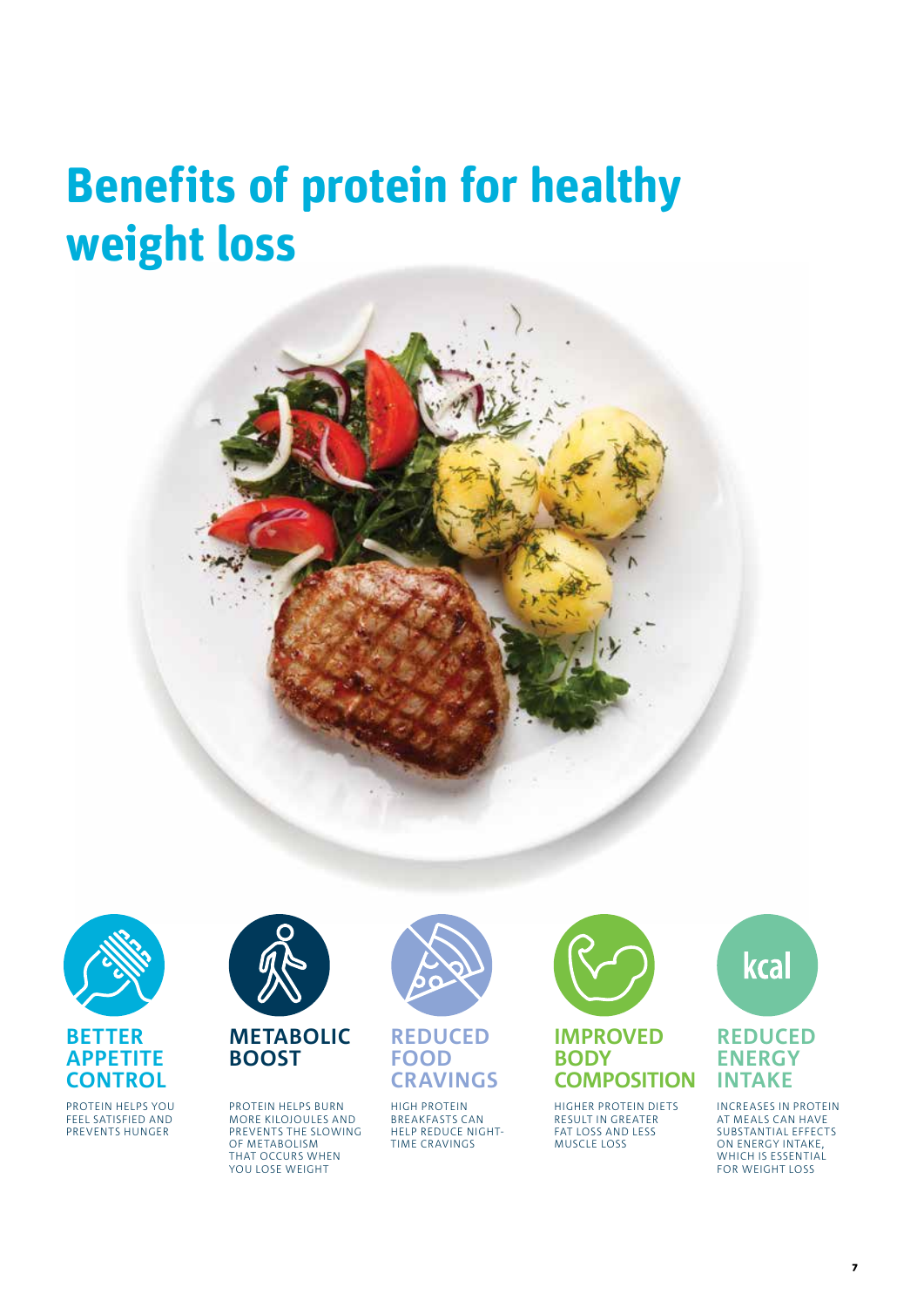# **Australian protein recommendations – time for a review?**

The Nutrient Reference Values for Australia and New Zealand developed in 2006(15) list the protein recommended dietary intakes (RDI) for men 19-70 years as 64 g per day and for women as 46 g per day with 25% increases in individuals >70 years. However more recent research shows protein intakes should be personalised to an individual's body weight.

Currrent protein recommendations per kilogram are 0.84 g per day for men (19-70 years) and 0.75 g per day for women (19-70 years) for healthy normal weight individuals. There are several limitations to these recommendations when developing diets for Australians.

#### 1. **Not representative of the population**:

The recommendations apply only to individuals with reference body weights 76 kg and 57 kg for men and women respectively. These weights are not reflective of the Australian population where >60% of adults are overweight or obese with average body weights of 86 kg and 71 kg for men and women respectively.

#### 2. **Assumes protein and energy balance**:

The RDI for protein assume individuals are in protein and energy balance and not applicable to those in energy restriction, i.e. those losing weight, where negative protein balance results.

#### 3. **Assumes adequate muscle mass**:

The RDI for protein assumes individuals have adequate muscle mass – again an unlikely scenario given the low levels of physical activity in the population. Older individuals also have suboptimal muscle mass and have higher protein requirements(16,17).

- 4. **Does not consider optimal muscle mass**: There is an assumption that the need for protein is to achieve zero protein accretion which does not consider the need for optimal muscle mass for muscle strength and other metabolic functions.
- 5. **Assumes high quality protein intake**: The recommendations assume that protein quality is high and in a mixed diet which is not the case for all protein sources.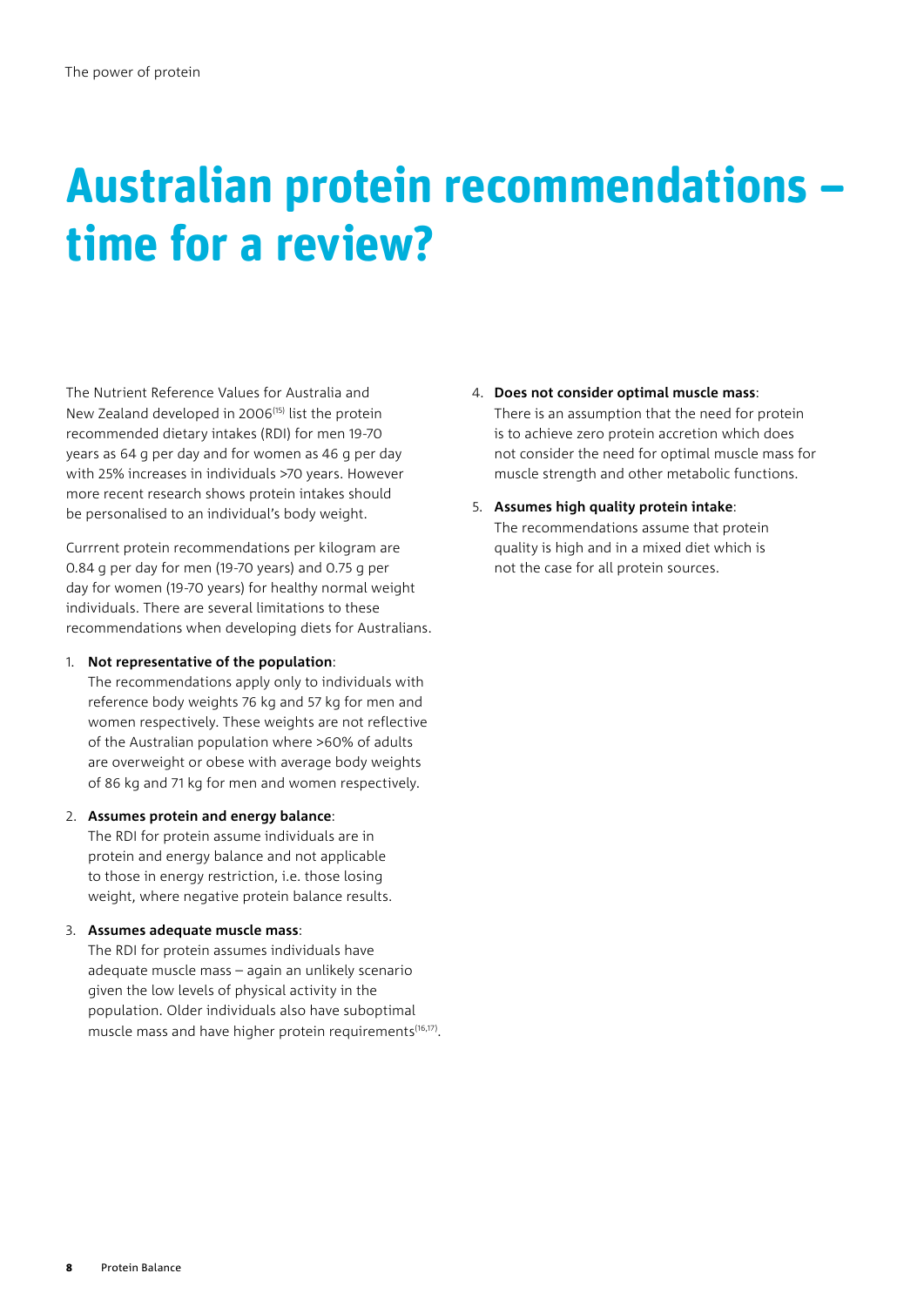

### **HER PROTEIN NEEDS FOR WEIGHT LOSS**

THE AVERAGE AUSTRALIAN WOMAN NOW WEIGHS 71 KG AND REQUIRES 85-114 G OF PROTEIN PER DAY FOR WEIGHT LOSS, HOWEVER, THE RDIS RECOMMEND ONLY 45 G OF PROTEIN PER DAY.



### **HIS PROTEIN NEEDS FOR WEIGHT LOSS**

THE AVERAGE AUSTRALIAN MAN NOW WEIGHS 86 KG AND REQUIRES 103-138 G OF PROTEIN PER DAY FOR WEIGHT LOSS, HOWEVER, THE RDIS RECOMMEND ONLY 64 G OF PROTEIN PER DAY.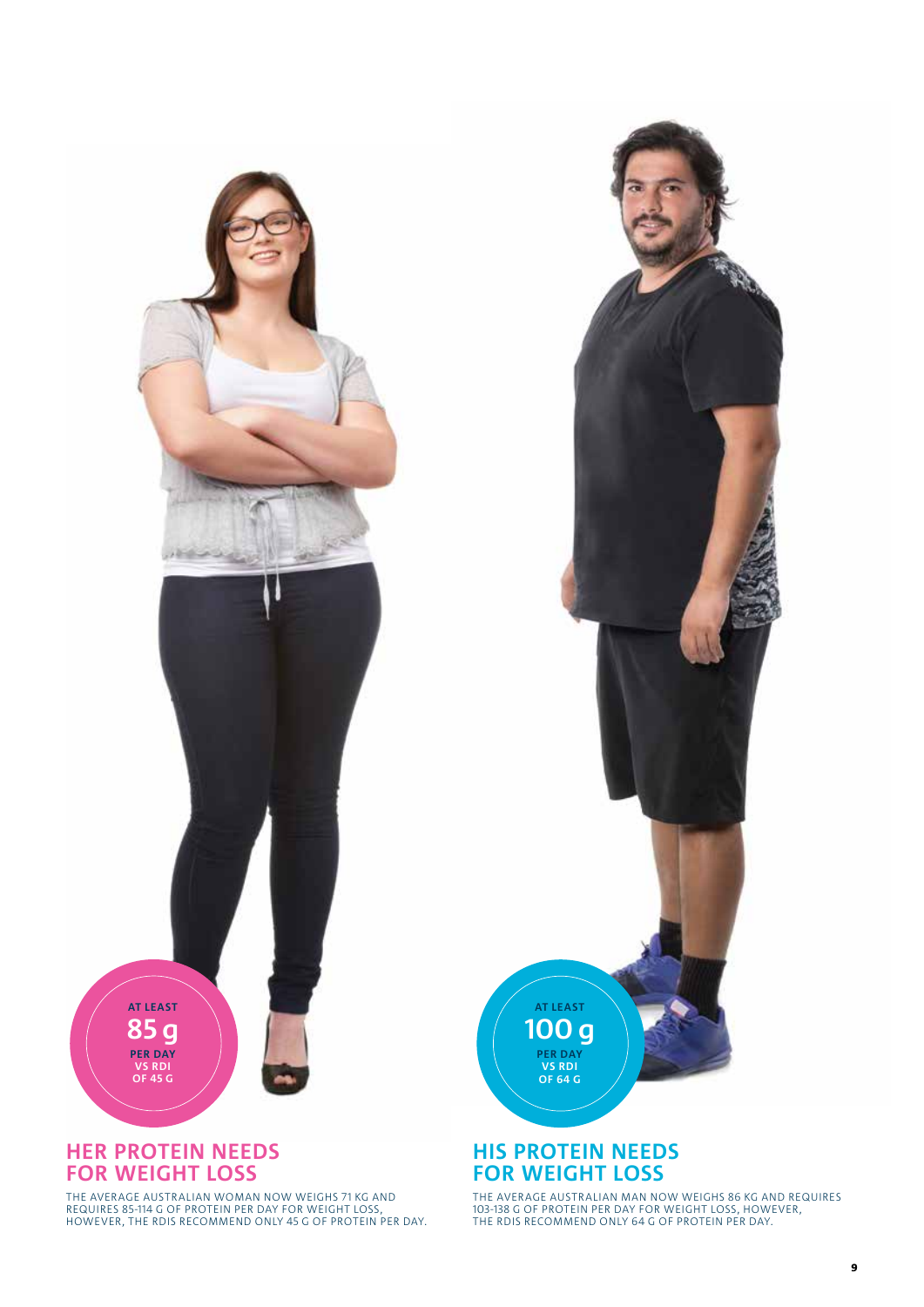# **Personalised approach to protein**

A more personalised approach is required for estimating protein needs in individuals based on age, gender, whether energy balance and particularly energy restriction is needed, and whether maintaining or increasing muscle mass is the goal.

Hence when estimating protein needs for individuals who have a vastly different body mass and who are embarking on a weight loss program, the absolute protein figures per kg need upwards adjustment.

### Increased protein for weight management

A recent FAO report<sup>(18)</sup> published in 2013 recommended a population estimate of 0.99 g protein/kg/day, suggesting that prior protein requirements were too low. The report also affirmed that protein intakes greater than the minimum requirements might be required to optimise certain health outcomes in people of different ages and physiological states. These examples included weight loss, resistance physical activity and chronic inflammation. Research in this field is encouraged by the Expert Consultation and, recently, the PROT-AGE Study Group (formed by the European Union Geriatric Medicine Society, the International Association of Gerontology and Geriatrics, and other scientific organisations) developed and updated the evidence-based recommendations for optimal dietary protein intake that come with ageing, and recommended that older people should consume an average daily intake of 1.0 to 1.2 g protein/kg/day, providing 25 to 30 g protein per meal(16).

Substantial evidence further supports the consumption of increased dietary protein (ranging from 1.2 to 1.6 g protein • kg−1 • d−1) as a successful strategy to both prevent or treat obesity through reductions in fat mass and preservation of lean mass, as well as address protein needs of older individuals(19,20).

Further to this, substantial evidence supports the synergistic effects of dietary protein in combination with resistance exercise in increasing muscle mass and strength in healthy adults $(21)$ . There are additional advantages of protein that are elaborated on further in this report.

TABLE 1. PERSONALISED DAILY PROTEIN REQUIREMENTS FOR **WEIGHT LOSS** 

| <b>BODY WEIGHT</b> | DAILY PROTEIN TARGET |
|--------------------|----------------------|
|                    |                      |
| 50 kg              | 60-80 g              |
| 55 kg              | 66-88 q              |
| 60 kg              | 72-96 g              |
| 65 kg              | 78-104 g             |
| 70 kg              | 84-112 g             |
| 75 kg              | 90-120 q             |
| 80 kg              | 96-128 q             |
| 85 kg              | 102-136 g            |
| 90 kg              | 108-144 g            |
| 95 kg              | 114-152 g            |
| 100 kg             | 120-160 g            |
| 105 kg             | 126-168 g            |
| 110 kg             | 132-176 g            |
| 115 kg             | 138-184 g            |
| 120 kg             | 144-192 g            |
| 125 kg             | 150-200 g            |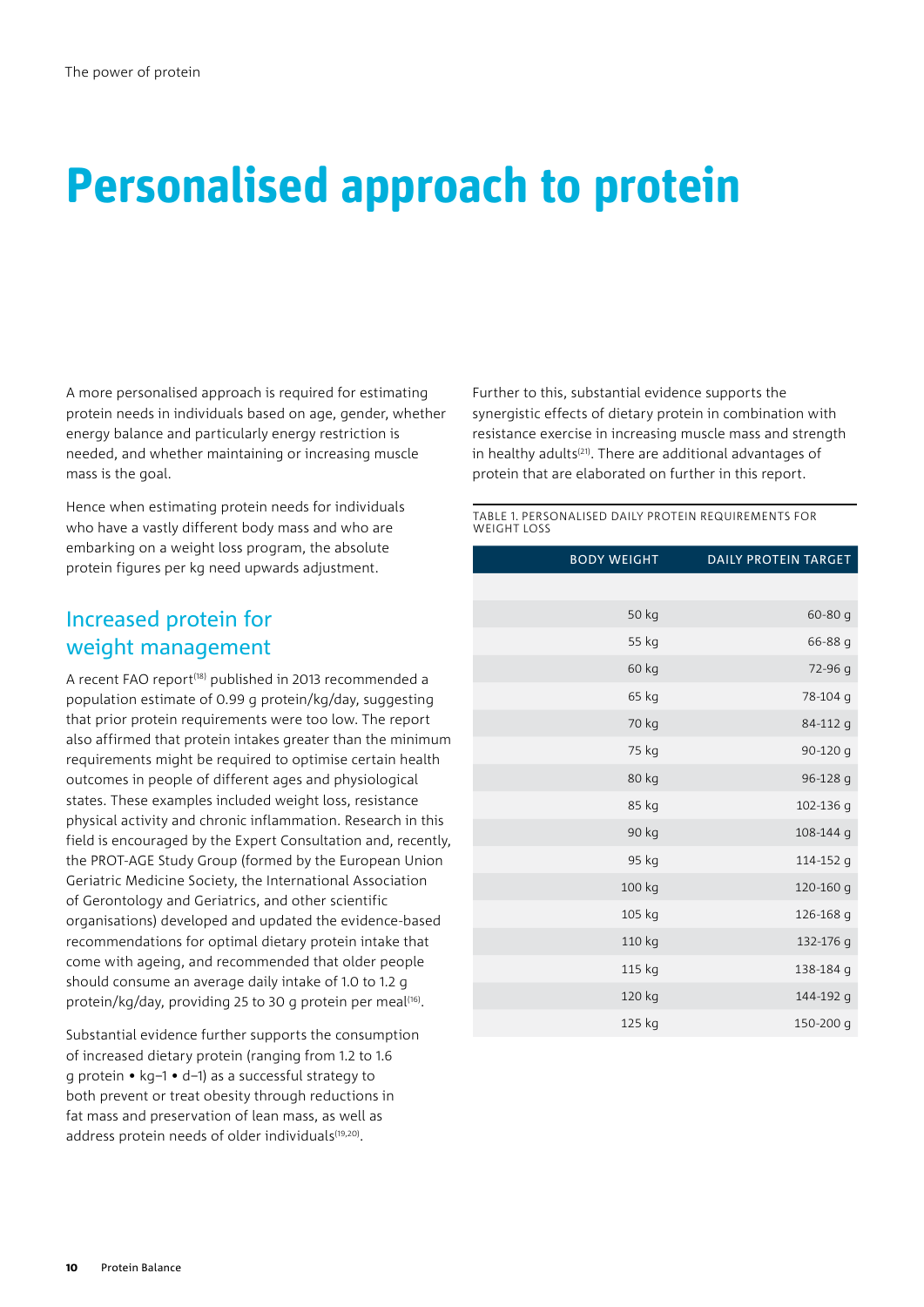# **Protein choices**

How Australians get their protein

#### **FAST FACTS**

Australians get significant amounts of protein from foods not considered good sources of protein

Animal source foods (meat, dairy, eggs) are the most nutritious protein sources

Whole food proteins are nutritionally superior to processed proteins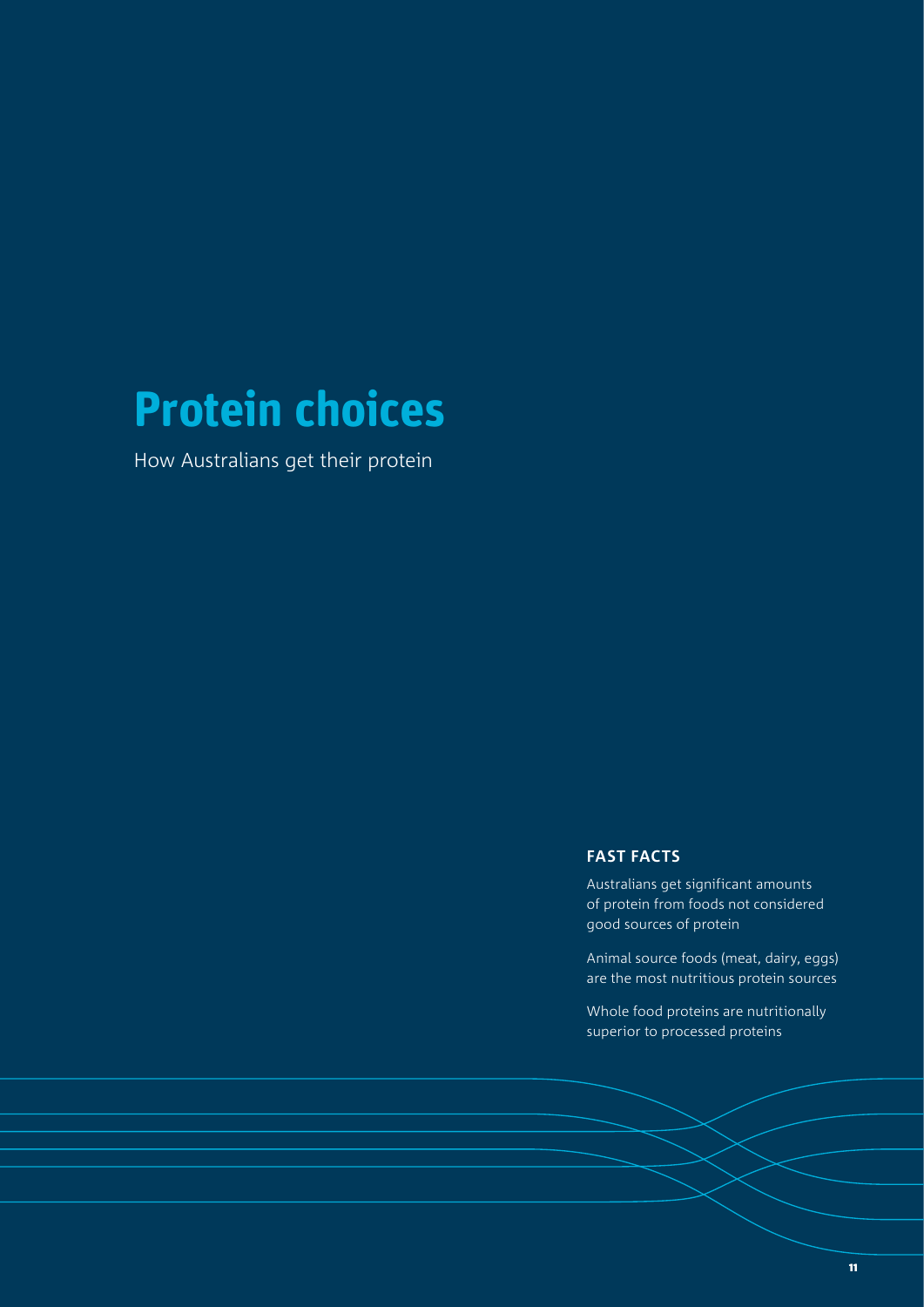# **Protein foods in the Australian diet**

The major sources of protein in the Australian diet are derived from data from the Australian Health Survey (AHS) which is the most comprehensive cross-sectional nutrition and health survey ever conducted in Australia. The AHS was conducted by the Australian Bureau of Statistics (ABS) in 2011-2013, reaching 32,000 people (25,000 households). The AHS is comprised of three components; the National Health Survey (NHS), the National Nutrition and Physical Activity Survey (NNPAS), and the National Health Measures Survey (NHMS). The secondary analysis conducted for this report utilised data collected from 12,153 respondents completing the NNPAS. A detailed description of the sampling framework and data collection methods is available in the comprehensive 'Users Guide' accessible on the ABS website: **http://www. abs.gov.au/ausstats/abs@.nsf/mf/4363.0.55.001**.

### Broad range of protein sources

The NNPAS data on sources of protein in the Australian diet is summarised below, showing a wide distribution of protein sources and not exclusively from animal source foods. As the graph shows, the protein intake in Australians is distributed widely over many food sources, many of which are not high in protein per se but because they are eaten in significant quantities, their protein contribution is significant. These are foods of cereal origin such as bread as well as discretionary foods such as cakes, biscuits and pastries.

### Whole foods vs processed protein

Whole food sources of protein are also sources of several micronutrients. In western diets, obtaining the recommended daily intake (RDI) for calcium, iron and zinc from whole foods necessitates protein intakes in excess of current RDIs. Some processed foods are designed to increase protein, often with purified protein ingredients. The result may be a convenient source of protein but lacking the other micronutrients that are in whole protein foods such as meat, legumes, dairy and eggs.

### Best protein choices

The graph on page 22 outlines foods which provide significant amounts of protein per 100g. In general, animal source foods contain higher concentrations of protein than plant derived foods. Nuts and cheese contain moderately high amounts of protein per 100g but are also higher in kilojoules than meat, poultry and fish. The amino acid profile of protein sources differ with animal source foods containing all the essential amino acids. However, proteins from non animal sources, particularly legumes and grains, can be combined to achieve the right balance.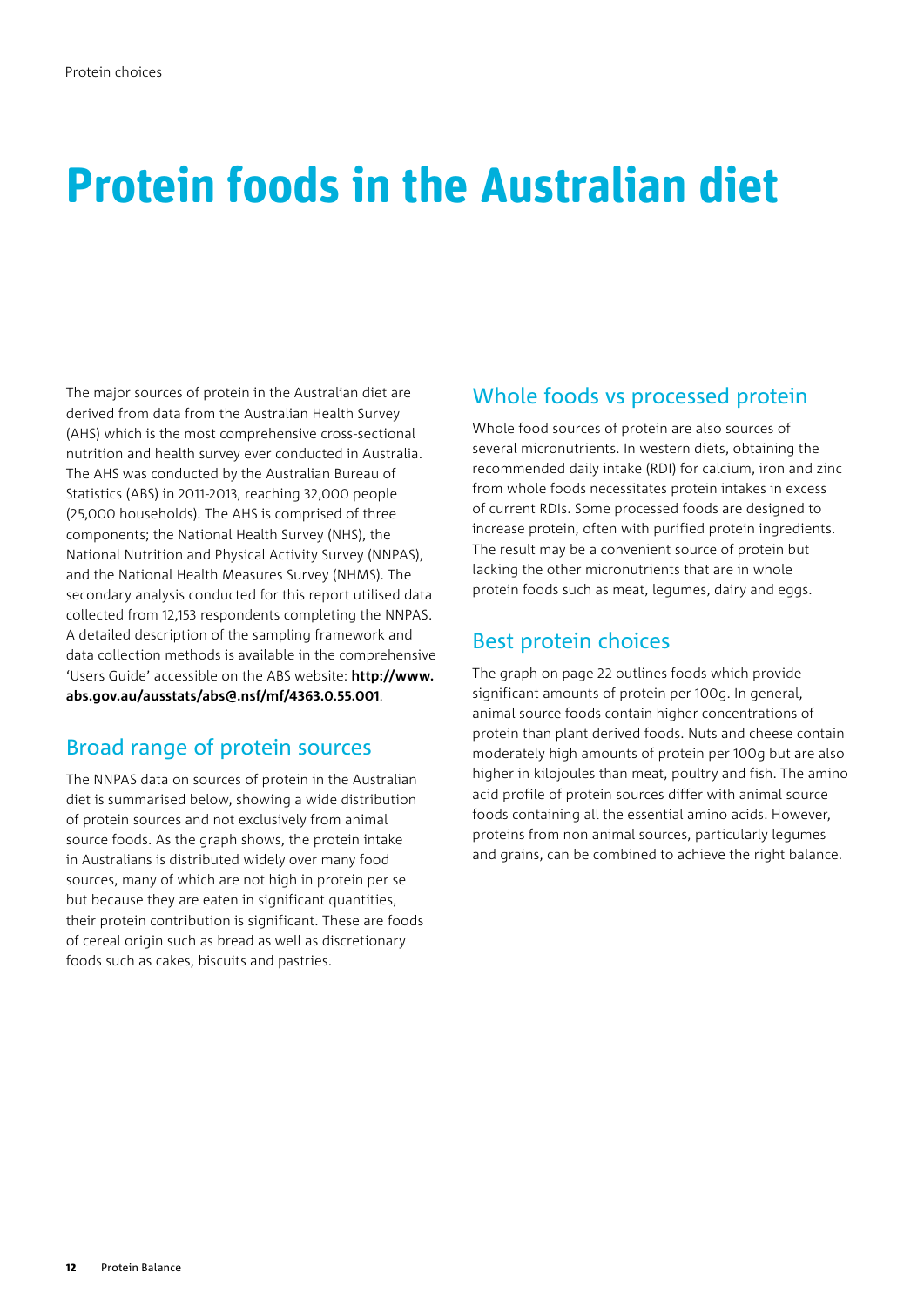# **How Australians get their protein**

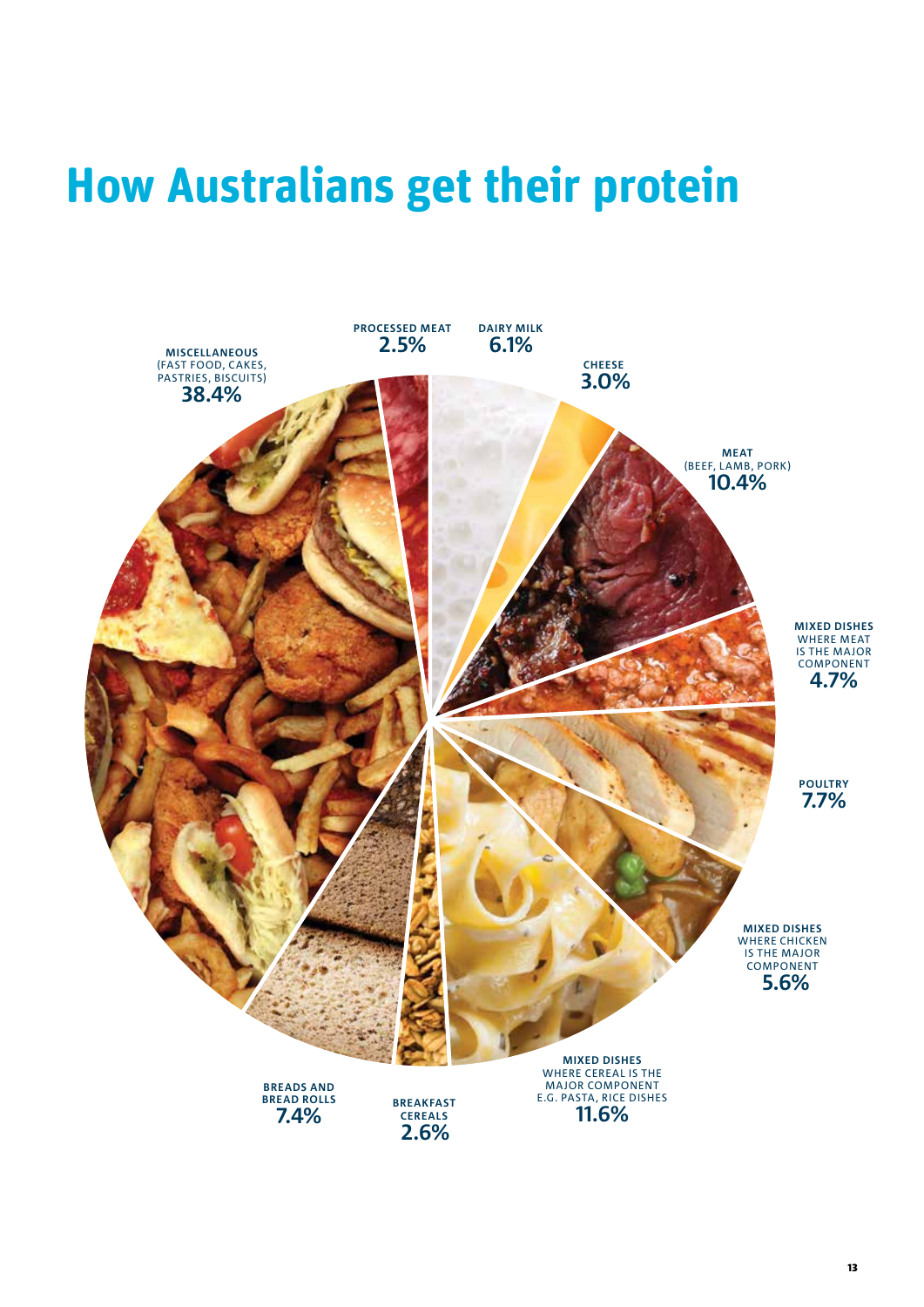# **High protein foods**

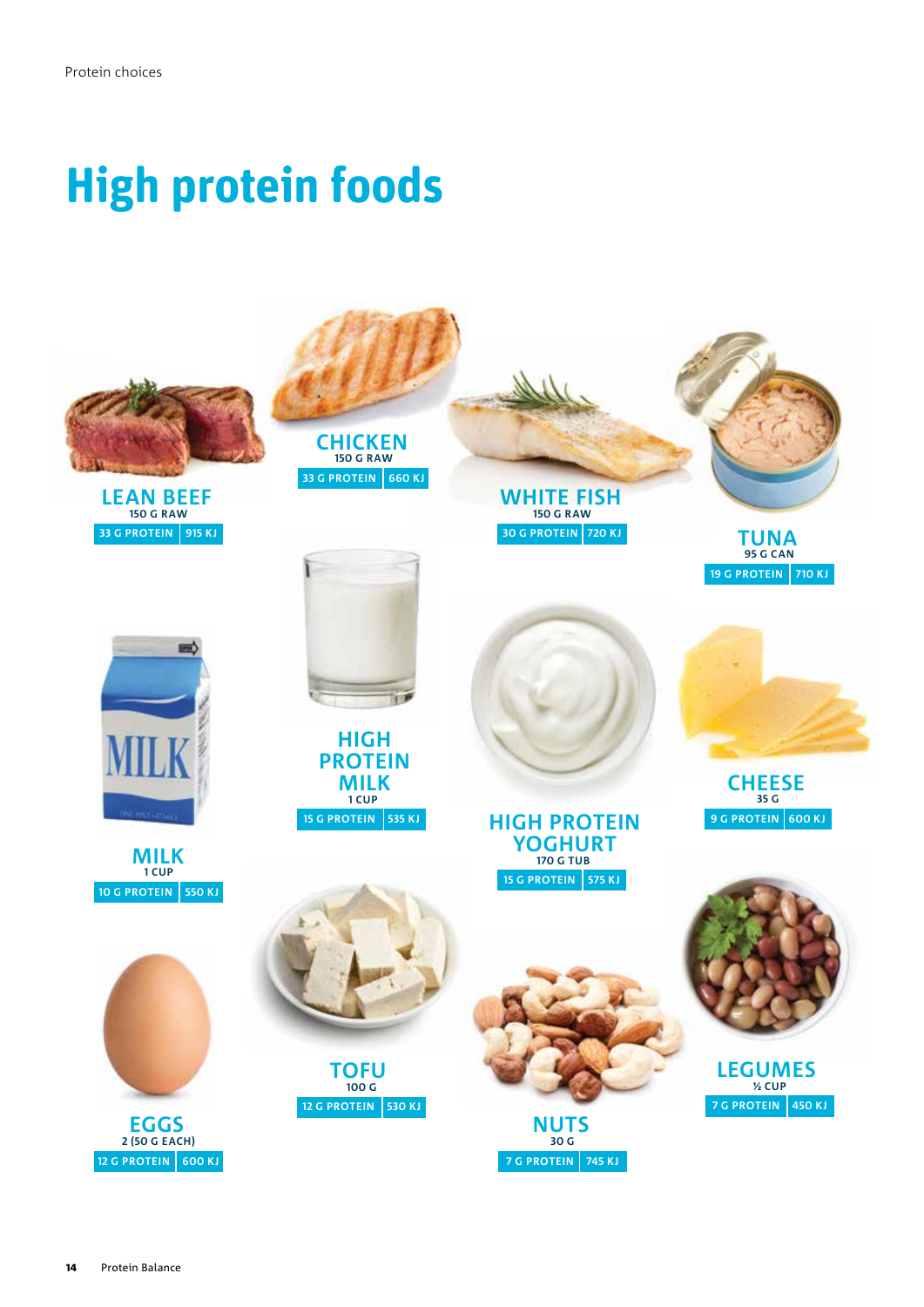# **Protein distribution**

Why protein at every meal is important for weight control

#### **FAST FACTS**

Australians eat most of their protein in the evenings

A moderate amount of protein at every meal helps muscle metabolism

Higher protein breakfasts benefit appetite control and reduce cravings

A more even distribution of protein may make weight loss easier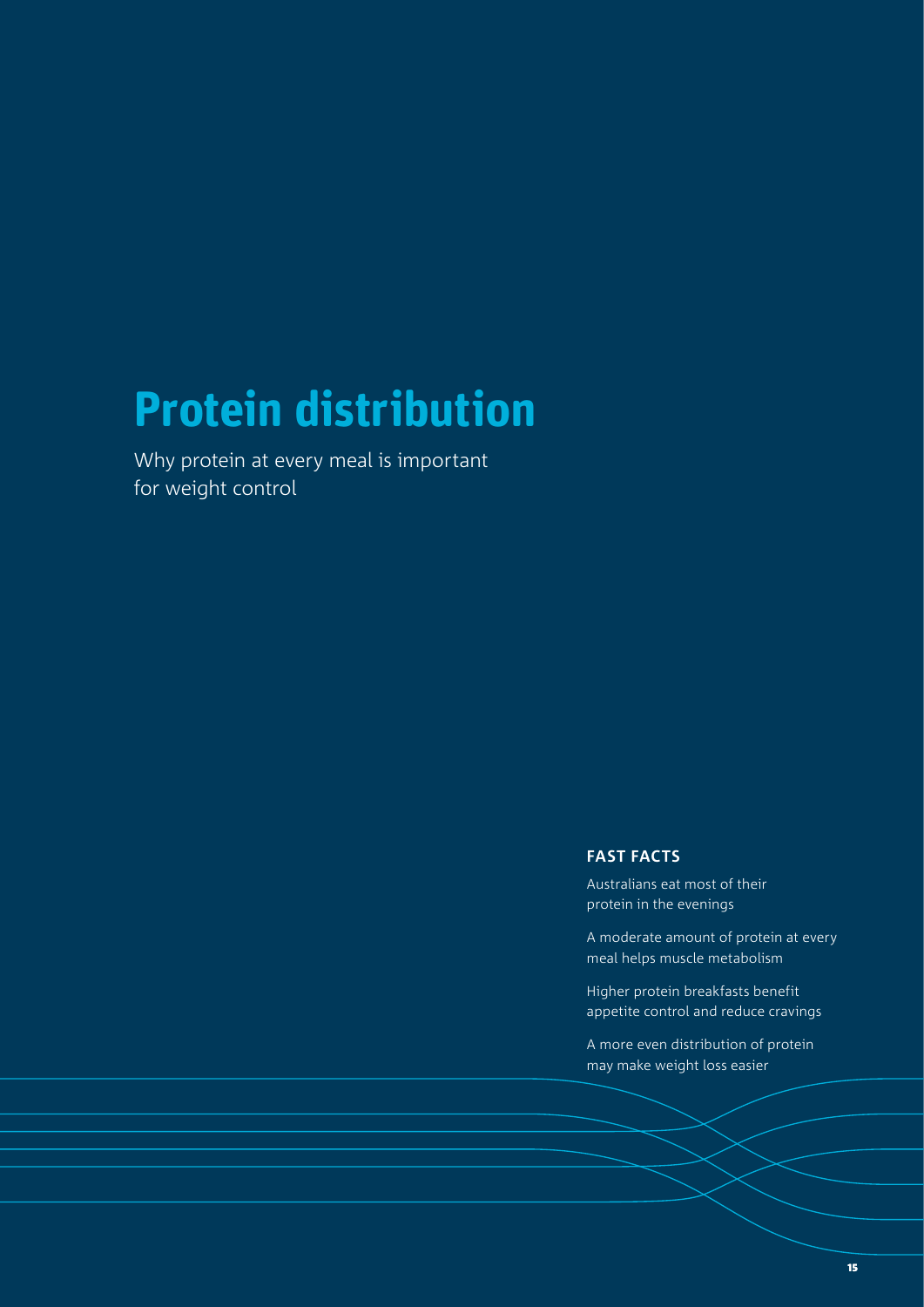# **Protein: how much, when and why**

The consumption of a moderate amount of protein evenly distributed at each meal has been shown to stimulate 24-hour muscle protein synthesis more effectively than skewing protein intake toward the evening meal $(22)$ , which is typical among Australians. This suggests that such an approach may assist muscle mass, although measures of muscle protein synthesis may not conclusively translate to increased muscle mass. Kim et al argue that the net effect of both muscle protein synthesis and breakdown need to be considered when determining effects of diet on muscle mass and argue for an overall increase in dietary protein, particularly at breakfast and lunch where typically low protein intakes are common<sup> $(23)$ </sup>.

### Benefits of protein at breakfast

Although the beneficial impact of protein distribution on body composition and muscle mass is promising, there is also accumulating evidence supporting higher morning protein intakes on appetite control<sup>(24)</sup>.

Leidy et al showed that breakfast led to beneficial alterations in the appetite, hormonal, and neural signals that control food intake regulation. A high protein breakfast led to further alterations in these signals and reduced evening snacking compared with skipping breakfast in teenage girls(25). A further study demonstrated that the daily addition of a high protein breakfast improved indices of weight management through voluntary reductions in daily food intake, particularly from high-fat/high-sugar evening snacks, and reductions in daily hunger and cravings in breakfast-skipping young adults with overweight/obesity<sup>(26)</sup>.

A further study in men has shown that both 3 or 6 high protein meals a day led to greater evening and late-night fullness than consuming smaller amounts of protein<sup>(27)</sup>. However, consuming the same meal as a single eating event compared to multiple small meals or snacks is associated with a significantly higher increase in metabolic rate<sup>(28)</sup>.

### Impact of different protein meals

Sayer et al<sup>(29)</sup> found that protein and fibre at breakfast did not have separate, additive or interactive effects on food intake and appetite in overweight adults. However the high protein test meals were also higher in sugar content and not lower in carbohydrate, suggesting that other meal characteristics may negate the positive effects of higher protein meals on appetite control.

The form of the protein in the meal may also impact on appetite control with liquid meals having earlier satiating effects and solid meals having later satiety effects, meaning that liquid protein meals can make you feel fuller sooner, however, solid protein meals can make you feel fuller longer. However, the "fast" protein whey seems to be more satiating than the "slow" protein casein in the short term and vice versa in the long term.

## Animal vs plant proteins

A recent review examined the theory that different protein sources affect body weight and composition to different extents<sup>(30)</sup>. They concluded that animal protein was better at promoting muscle protein synthesis than plant proteins. In contrast to this, studies have shown that incomplete proteins are slightly more effective in appetite control than complete or animal source proteins(31). The most efficient way to maximise both muscle building response over a 24-hour period as well as appetite control is to ensure higher protein intakes particularly at breakfast and lunch, irrespective of the source.

## The role of resistance exercise

There may be a diminished protein synthetic response to the ingestion of protein-dense food in overweight and obese adults compared with healthy-weight controls<sup>(32)</sup>. This impaired response to protein is offset through resistance exercise with a balanced protein distribution<sup>(33)</sup>.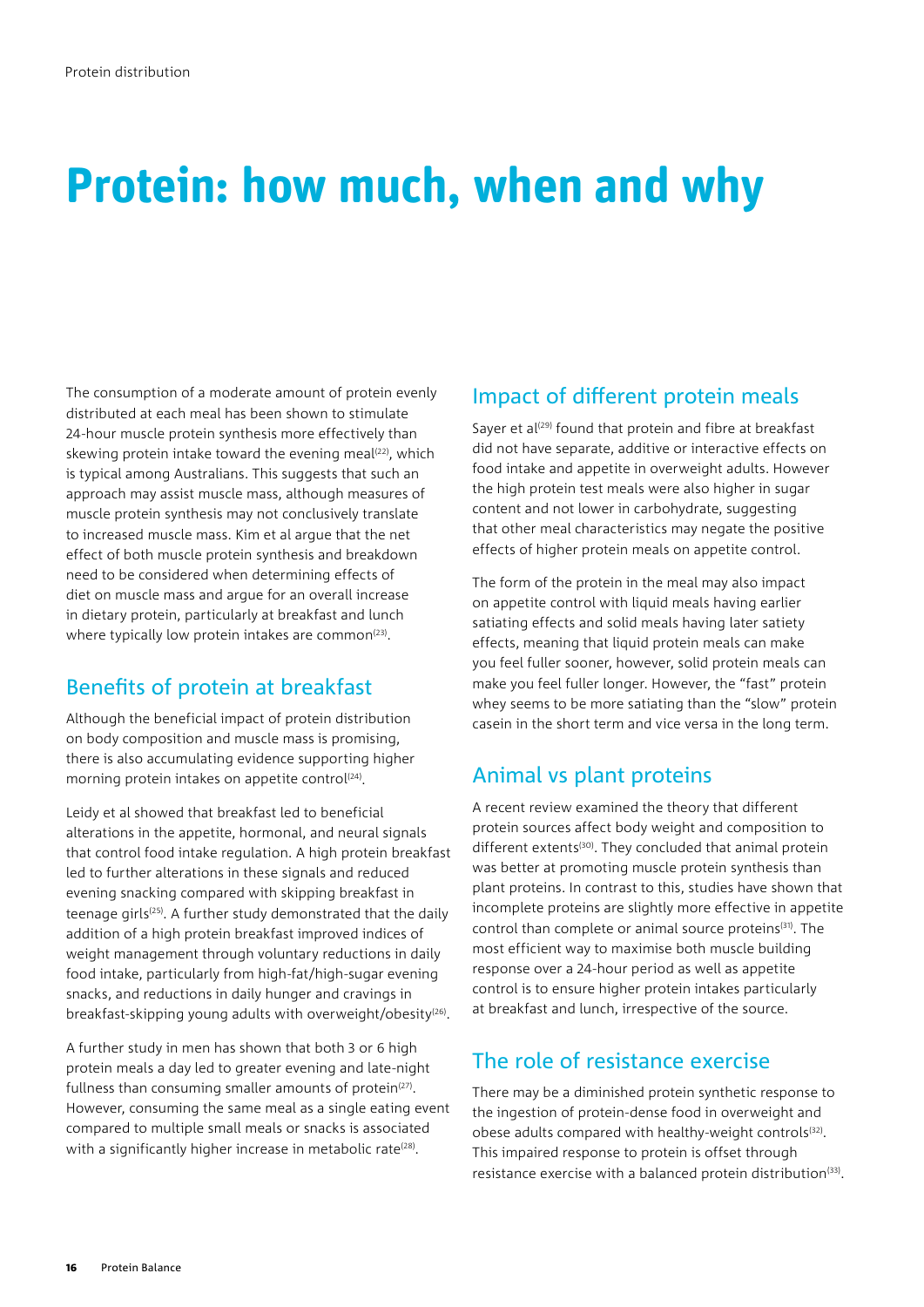# Optimal protein for weight loss

The recent science concludes that optimal protein requirements are higher than previously estimated. Protein distribution at meals appears to be important with higher intakes at breakfast benefiting appetite control and cravings. A more even protein distribution over regular meals also appears to benefit muscle metabolism.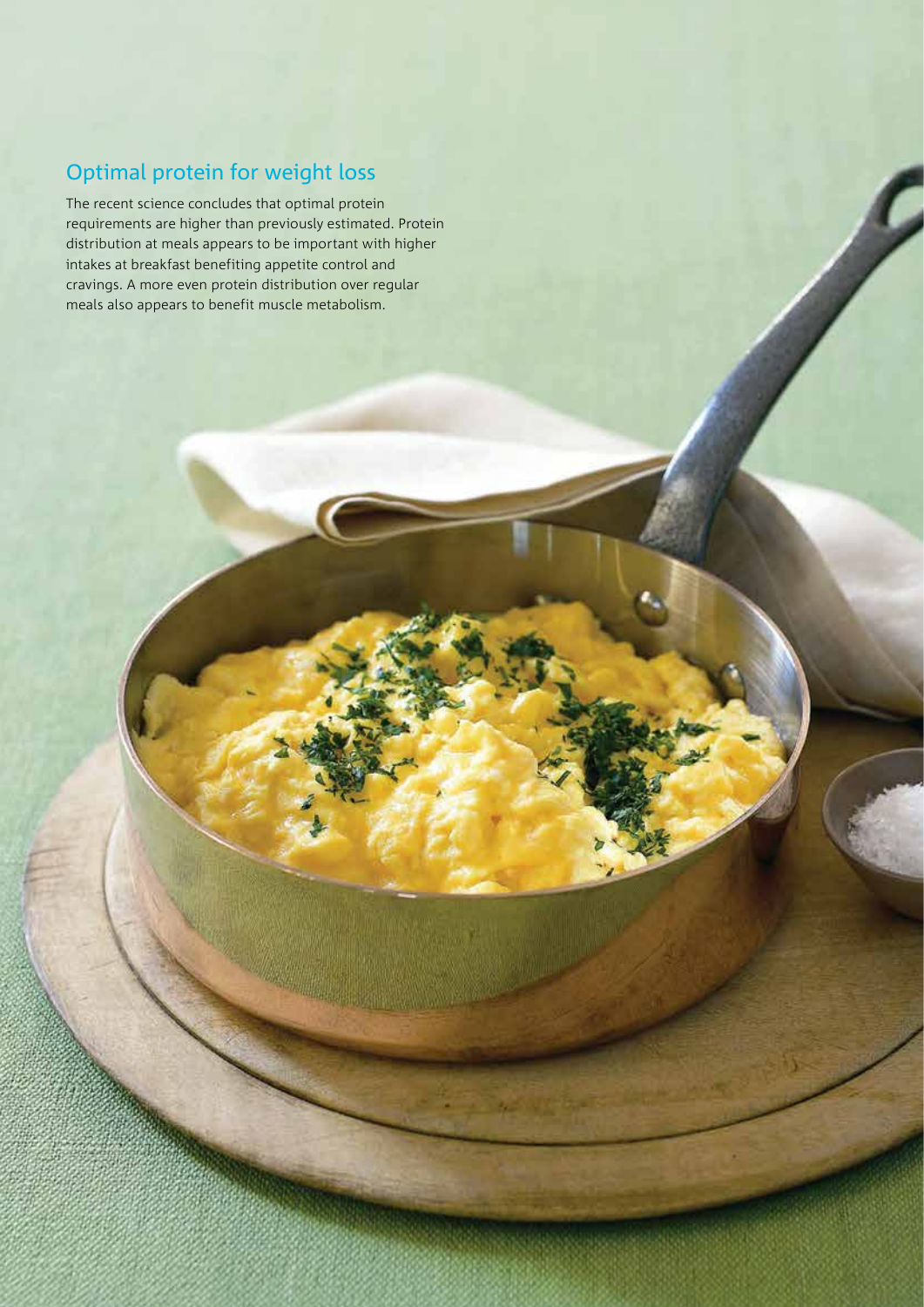# **Protein intake and distribution in Australia**

In Australia, average protein intakes vary amongst men and women, age category and meal time. Table 2 below summarises the total protein intakes by gender in the Australian Health Survey.

Whilst on average, Australians appear to consume sufficient protein to meet minimal estimated protein needs, this assessment would need to be moderated, for example, if they are overweight or obese, whether they have insufficient muscle mass, if they are older and if they have metabolic diseases.

### Typical protein distribution

The table below summarises the distribution of protein over main meals and all other occasions in Australian young and older adults by gender.

Overall, Australians have a skewed protein distribution which favours the evening meal with a relatively lower intake at breakfast. Protein intakes outside of main meal times are also significant and differ by age and gender. These represent total snack consumption over the day.

Although most Australian adults consume ≥25 g protein at dinner, the average consumption of protein at breakfast is consistently under 25 g for both men and women.

TABLE 2. AVERAGE DAILY PROTEIN INTAKE OF AUSTRALIANS

| <b>MEAN PROTEIN INTAKE PER DAY</b> |                |              |  |  |  |  |
|------------------------------------|----------------|--------------|--|--|--|--|
| AGE                                | <b>FEMALES</b> | <b>MALES</b> |  |  |  |  |
| $14-18$ years                      | 77 g           | 101q         |  |  |  |  |
| 19-70 years                        | 79 q           | 107q         |  |  |  |  |
| 71+ years                          | 72 g           | 83q          |  |  |  |  |

## Differences in distribution by gender

Women generally have lower protein intakes than men at all meal occasions with both breakfast and lunch protein potentially below ideal quantities of 25-30 g for both satiety and muscle health. Men only have apparent deficits at the breakfast meal.

| GENDER  | <b>AGE</b> | <b>BREAKFAST</b> | <b>LUNCH</b> | <b>DINNER</b> | <b>OTHER</b> | <b>TOTAL</b> |
|---------|------------|------------------|--------------|---------------|--------------|--------------|
| Females | $14 - 18$  | 11.5             | 18.3         | 32.1          | 14.6         | 76.5         |
|         | 19-70      | 11.2             | 20.6         | 34.1          | 12.8         | 78.7         |
|         | $71 +$     | 11.2             | 20.7         | 30.5          | 9.2          | 71.5         |
| Males   | $14 - 18$  | 13.1             | 23.7         | 43.1          | 21.3         | 101.2        |
|         | 19-70      | 15.7             | 27.7         | 44.6          | 19.0         | 107.0        |
|         | $71 +$     | 15.4             | 23.6         | 34.4          | 9.2          | 82.6         |

TABLE 3. AVERAGE MEAL TIME PROTEIN DISTRIBUTION OF AUSTRALIAN MEN AND WOMEN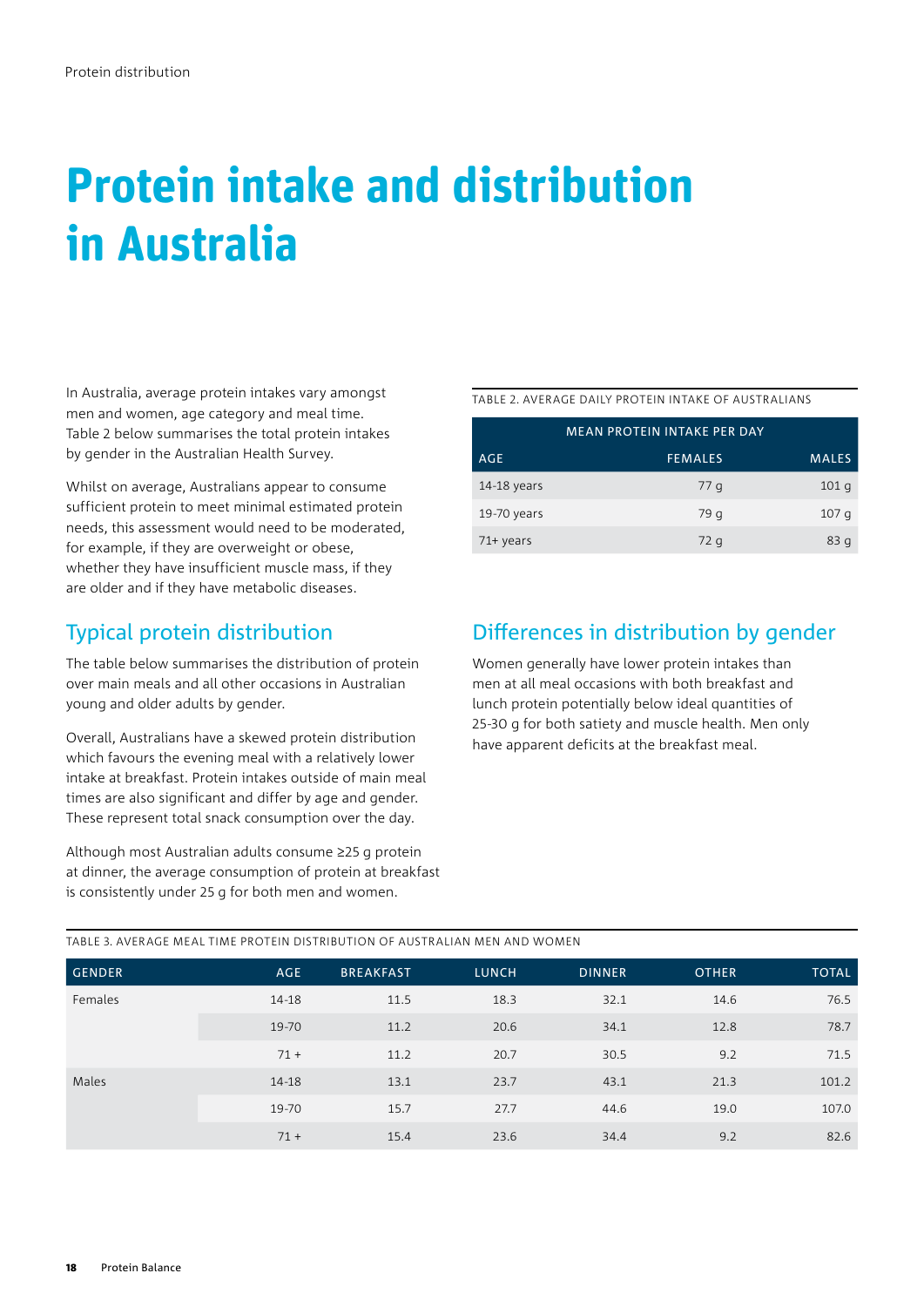

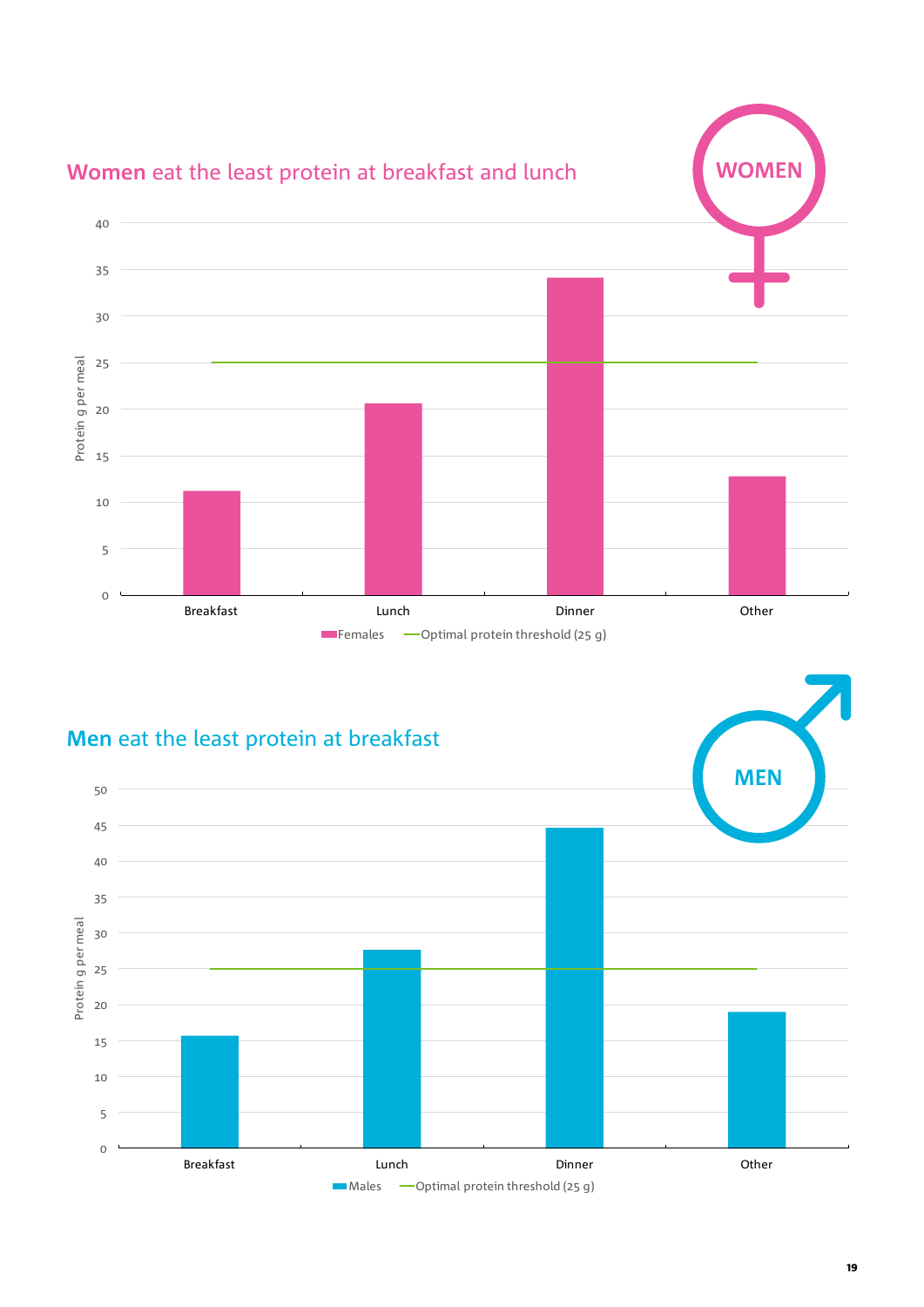# **Optimal protein intake for healthy weight loss**

Whilst both men and women appear to exceed their protein requirements based on the Nutrient Reference Values, more contemporary views on protein science suggests that optimal dietary intakes should be higher than recommended – particularly for older persons, people who are overweight or obese and those who are undertaking a weight loss program.

Higher protein diets that contain between 1.2 and 1.6 g protein per kg of body weight per day and potentially include meal-specific protein quantities of at least ~ 25 g protein per meal may provide optimal improvements in appetite, body weight management, and/or cardiometabolic risk factors compared with lower protein high carbohydrate diets.

## Protein distribution for easier and healthy weight loss

As mentioned previously, although the current dietary guidelines state the recommendations in terms of daily protein food intake, the mechanistic data, particularly with regard to energy metabolism, protein synthesis, and appetite control, examine meal-specific quantities, not daily intake. In these studies, ~25–30 g protein per eating occasion was required to elicit proteinrelated benefits. Theoretically, if regular meal patterns contain at least 25–30 g protein per meal consumed throughout the day, the impact on both body weight/body composition as well as appetite control are enhanced.

The Total Wellbeing Diet Online Protein Balance eating plan includes 25 g protein at breakfast, 25 g at lunch, 40 g at dinner and 10 g at other occasions such as snacks.

# Example of the protein distribution on the Total Wellbeing Diet's new Protein Balance eating plan

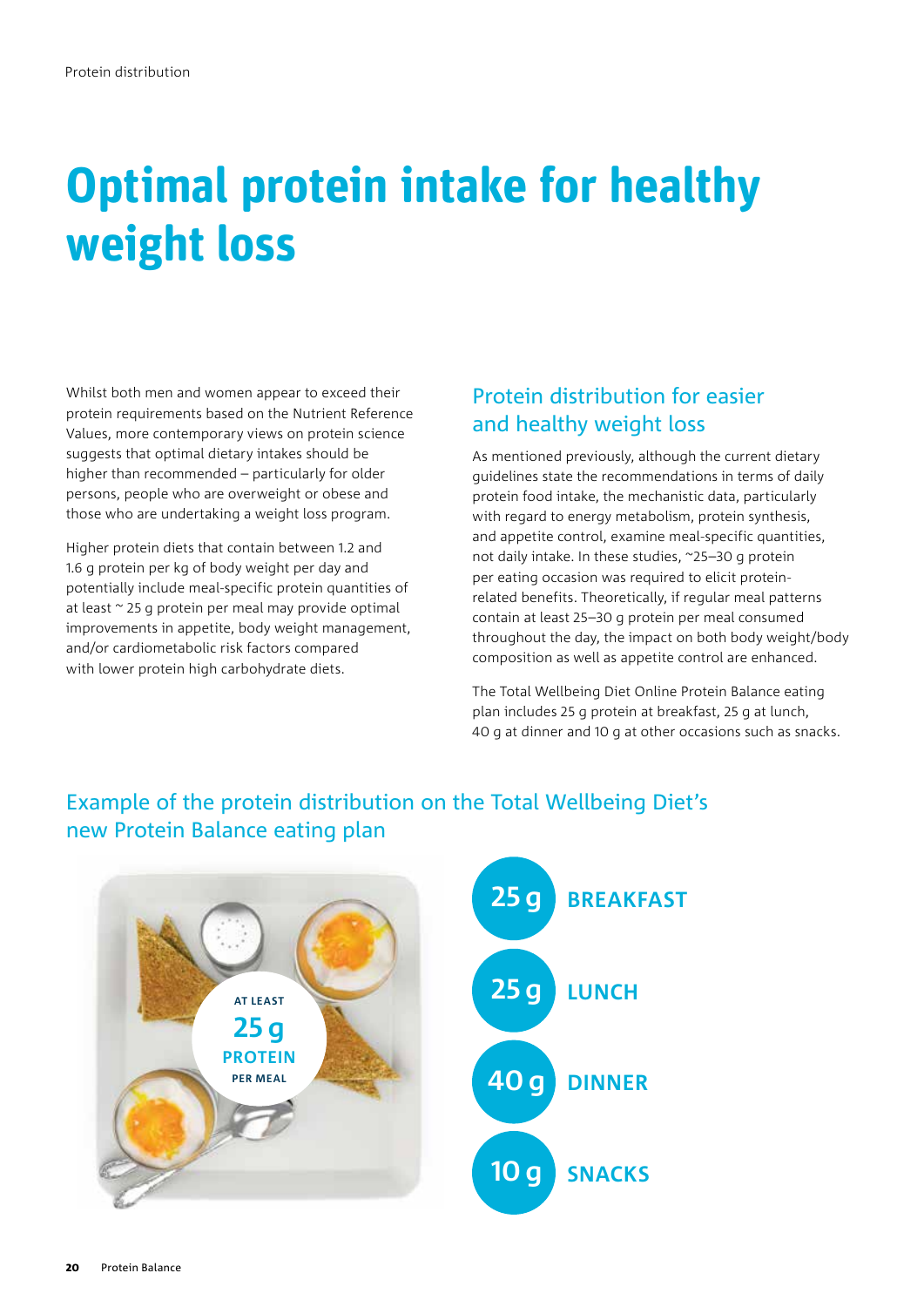# **The CSIRO Total Wellbeing Diet Protein Balance eating plan**

This report highlights the need for a more personalised approach to protein recommendations, especially for those who need to lose weight. It also supports the importance of higher protein eating plans such as the Total Wellbeing Diet.

In 2018, the CSIRO Total Wellbeing Diet Online has added a new Protein Balance eating plan, consistent with the latest science, which includes at least 25 g of protein at every meal and increases protein at breakfast.

With its higher protein composition, the diet can help boost fat loss and its steady balance of protein throughout the day supports hunger management and reduced cravings.



# totalwellbeingdiet.com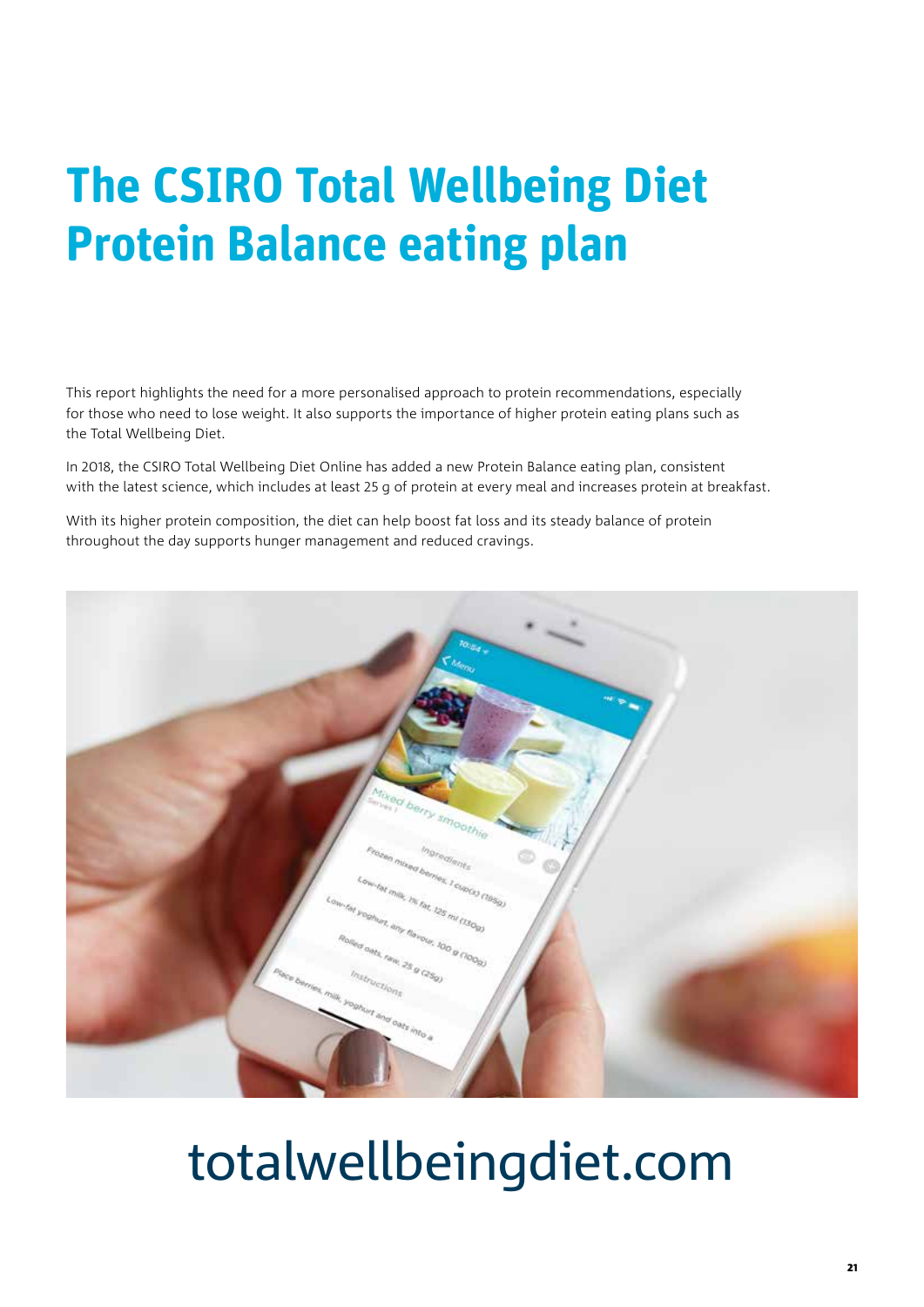# **References**

- 1. Noakes M, Keogh JB, Foster PR, Clifton PM. Effect of an energy-restricted, high-protein, low-fat diet relative to a conventional high-carbohydrate, low-fat diet on weight loss, body composition, nutritional status, and markers of cardiovascular health in obese women. Am J Clin Nutr. 2005 Jun;81(6):1298-306. PubMed PMID: 15941879.
- 2. Wyld B, Harrison A, Noakes M. The CSIRO Total Wellbeing Diet Book 1: sociodemographic differences and impact on weight loss and wellbeing in Australia. Public Health Nutr. 2010 Dec;13(12):2105-10. doi: 10.1017/S136898001000073X. Epub 2010 Apr 15. PubMed PMID: 20392311.
- 3. Krieger JW, Sitren HS, Daniels MJ, Langkamp-Henken B. Effects of variation in protein and carbohydrate intake on body mass and composition during energy restriction: a metaregression. Am J Clin Nutr. 2006 ;83(2):260-74.
- 4. Noakes M. The role of protein in weight management. Asia Pac J Clin Nut 2008;17 Suppl 1:169-71. Review. PubMed PMID: 18296329.
- 5. Wycherley TP, Moran LJ, Clifton PM, Noakes M, Brinkworth GD. Effects of energyrestricted high-protein, low-fat compared with standard-protein, low-fa diets: a metaanalysis of randomized controlled trials. Am J Clin Nutr. 2012 Dec;96(6):1281-98. doi: 10.3945/ajcn.112.044321. Epub 2012 Oct 24. Review. PubMed PMID: 23097268.
- 6. Dong JY, Zhang ZL, Wang PY, Qin LQ. Effects of high-protein diets on body weight, glycaemic control, blood lipids and blood pressure in type 2 diabetes: meta-analysis of randomised controlled trials. Br J Nutr 2013;110:781–9.
- 7. Santesso N, Akl EA, Bianchi M, Mente A, Mustafa R, Heels-Ansdell D, Schünemann HJ. Effects of higherversus lower-protein diets on health outcomes: a systematic review and meta-analysis. Eur J Clin Nutr. 2012 Jul;66(7):780-8. doi: 10.1038/ejcn.2012.37.
- 8. Aller EE, Larsen TM, Claus H, Lindroos AK, Kafatos A, Pfeiffer A, Martinez JA, Handjieva- Darlenska T, Kunesova

M, Stender S, Saris WH, Astrup A, van Baak MA. Weight loss maintenance in overweight subjects on ad libitum diets with high or low protein content and glycemic index: the DIOGENES trial 12-month results. Int J Obes (Lond). 2014 Dec;38(12):1511-7. doi: 10.1038/ijo.2014.52.

- 9. Bowen J, Noakes M, Clifton PM. Appetite regulatory hormone responses to various dietary proteins differ by body mass index status despite similar, reductions in ad libitum energy intake. J Clin Endocrinol Metab. 2006 Aug;91(8):2913-9. Epub 2006 May 30. PubMed PMID: 16735482.
- 10. Dhillon J, Craig BA, Leidy HJ, Amankwaah AF, Osei-Boadi Anguah K, Jacobs A, Jones BL, Jones JB, Keeler CL, Keller CE, McCrory MA, Rivera RL, Slebodnik M, Mattes RD, Tucker RM. The Effects of Increased Protein Intake on Fullness: A Meta-Analysis and Its Limitations. J Acad Nutr Diet. 2016 Jun;116(6):968-83. doi: 10.1016/j.jand.2016.01.003. Epub 2016 Mar 3.
- 11. Martens EA, Gonnissen HK, Gatta-Cherifi B, Janssens PL, Westerterp-Plantenga MS. Maintenance of energy expenditure on high-protein vs. highcarbohydrate diets at a constant body weight may prevent a positive energy balance. Clin Nutr. 2015 Oct;34(5):968-75. doi: 10.1016/j.clnu.2014.10.007. Epub 2014 Nov 8. PubMed PMID: 25466951.
- 12. Gwin JA, Maki KC, Leidy HJ. Increased Protein Consumption during the Day from an Energy-Restricted Diet Augments Satiety but Does Not Reduce Daily Fat or Carbohydrate Intake on a Free-Living Test Day in Overweight Women. J Nutr. 2017 Dec;147(12):2338-2346. doi: 10.3945/jn.117.255554. Epub 2017 Oct 25. PubMed PMID: 29070709.
- 13. Hoertel HA, Will MJ, Leidy HJ. A randomized crossover, pilot study examining the effects of a normal protein vs. high protein breakfast on food cravings and reward signals in overweight/obese "breakfast skipping", late-adolescent girls. Nutr J. 2014 Aug 6;13:80. doi: 10.1186/1475-2891-13-80. PubMed PMID: 25098557; PubMed Central PMCID: PMC4249715.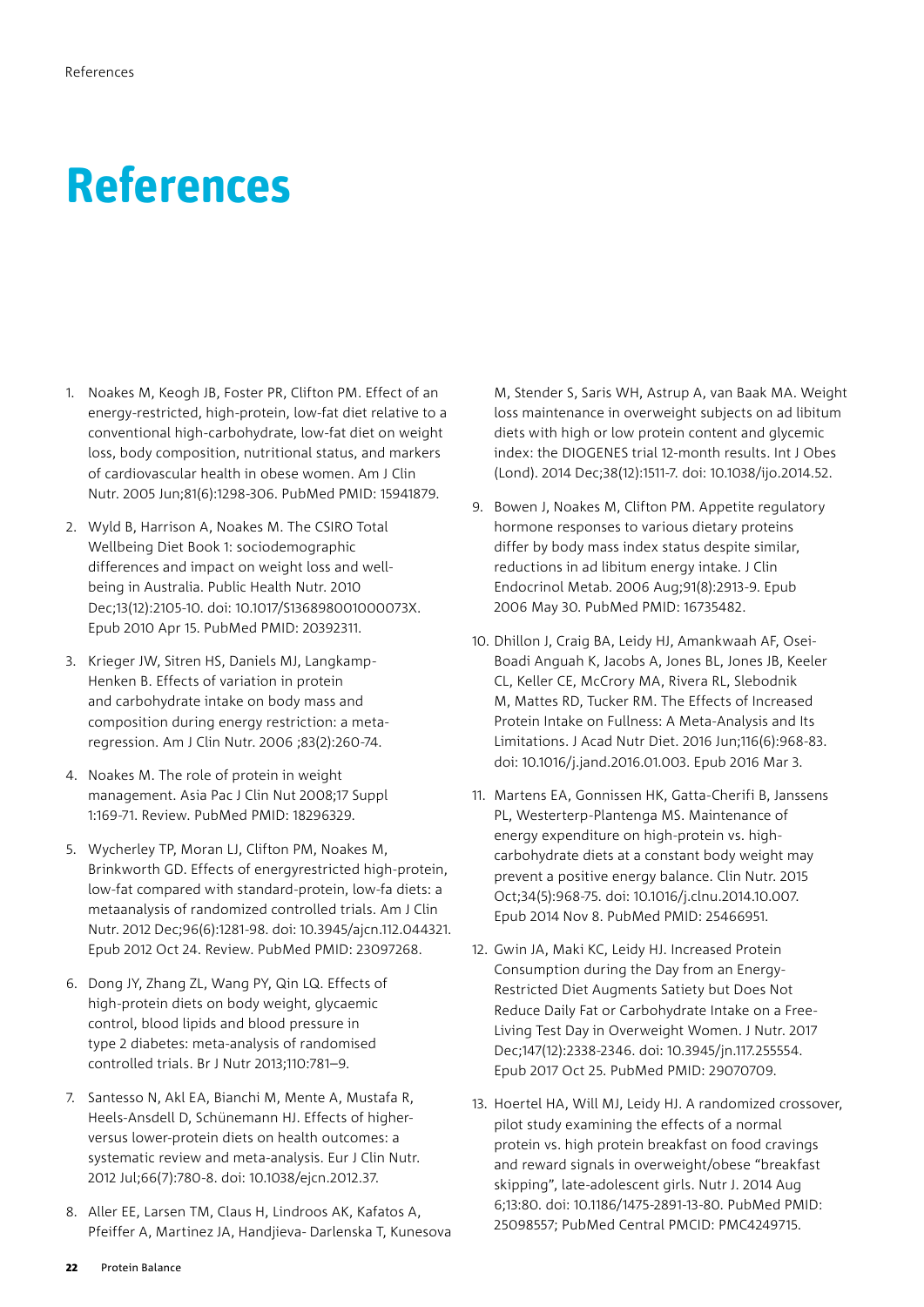- 14. Martens EA, Lemmens SG, Westerterp-Plantenga MS. Protein leverage affects energy intake of high-protein diets in humans. Am J Clin Nutr. 2013 Jan;97(1):86-93. doi: 10.3945/ajcn.112.046540. Epub 2012 Dec 5. PubMed PMID: 23221572.
- 15. Nutrient Reference Values for Australia and New Zealand. Australian Government, Department of Health and Ageing, National Health and Medical Research Council 2005 ISBN 1864962372
- 16. Bauer J, Biolo G, Cederholm T, Cesari M, Cruz-Jentoft AJ, Morley JE, Phillips S, Sieber C, Stehle P, Teta D, Visvanathan R, Volpi E, Boirie Y. Evidencebased recommendations for optimal dietary protein intake in older people: a position paper from the PROT-AGE Study Group. J Am Med Dir Assoc. 2013 Aug;14(8):542-59. doi: 10.1016/j.jamda.2013.05.021. Epub 2013 Jul 16. Review. PubMed PMID: 23867520.
- 17. Nowson C, O'Connell S. Protein Requirements and Recommendations for Older People: A Review. Nutrients. 2015 Aug 14;7(8):6874-99. doi: 10.3390/ nu7085311. Review. PubMed PMID: 26287239; PubMed Central PMCID: PMC4555150.
- 18. FAO *(Food and Agriculture Organization) (2013)* Dietary protein quality evaluation in human nutrition: report of an FAO Expert Consultation. Food and nutrition paper; 92. FAO: Rome.
- 19. Leidy HJ, Clifton PM, Astrup A, Wycherley TP, Westerterp-Plantenga MS, Luscombe- Marsh ND, Woods SC, Mattes RD. The role of protein in weight loss and maintenance. Am J Clin Nutr June 2015 vol. 101 no. 6 1320S-1329S.
- 20. Phillips SM, Chevalier S, Leidy HJ. Protein "requirements" beyond the RDA: implications for optimizing health. Appl Physiol Nutr Metab. 2016 May;41(5):565-72. doi: 10.1139/apnm-2015-0550. Epub 2016 Feb 9. Review. PubMedPMID: 26960445.
- 21. Morton RW, Murphy KT, McKellar SR, Schoenfeld BJ, Henselmans M, Helms E, Aragon AA, Devries MC, Banfield L, Krieger JW, Phillips SM. A systematic review, meta-analysis and meta-regression of the effect of protein supplementation on resistance traininginduced gains in muscle mass and strength in healthy adults. Br J Sports Med. 2017 Jul 11. pii: bjsports-2017-097608. doi:10.1136/bjsports-2017-097608.
- 22. Mamerow MM, Mettler JA, English KL, Casperson SL, Arentson-Lantz E,Sheffield-Moore M, Layman DK, Paddon-Jones D. Dietary protein distribution positively influences 24-h muscle protein synthesis in healthy adults. J Nutr.2014 Jun;144(6):876-80. doi: 10.3945/ jn.113.185280. Epub 2014 Jan 29. Plumbed PMID: 24477298; PubMed Central PMCID: PMC4018950.
- 23. Kim IY, Deutz NEP, Wolfe RR. Update on maximal anabolic response to dietary protein. Clin Nutr. 2017 Jun 1. pii: S0261-5614(17)30203- 0. doi: 10.1016/j.clnu.2017.05.029. [Epub ahead of print] Review. PubMed PMID: 28807333.
- 24. Leidy HJ, Gwin JA, Roenfeldt CA, Zino AZ, Shafer RS. Evaluating the Intervention-Based Evidence Surrounding the Causal Role of Breakfast on Markers of Weight Management, with Specific Focus on Breakfast Composition and Size. Adv Nutr. 2016 May 16;7(3):563S-75S. doi: 10.3945/an.115.010223. Print 2016 May. Review. PubMed PMID: 27184285; PubMed Central PMCID: PMC4863262.
- 25. Leidy HJ, Ortinau LC, Douglas SM, Hoertel HA. Beneficial effects of a higher-protein breakfast on the appetitive, hormonal, and neural signals controlling energy intake regulation in overweight/ obese, "breakfast-skipping," late-adolescent girls. Am J Clin Nutr. 2013 Apr;97(4):677-88. doi:10.3945/ ajcn.112.053116. Epub 2013 Feb 27. PubMed PMID: 23446906; PubMed Central PMCID: PMC3718776.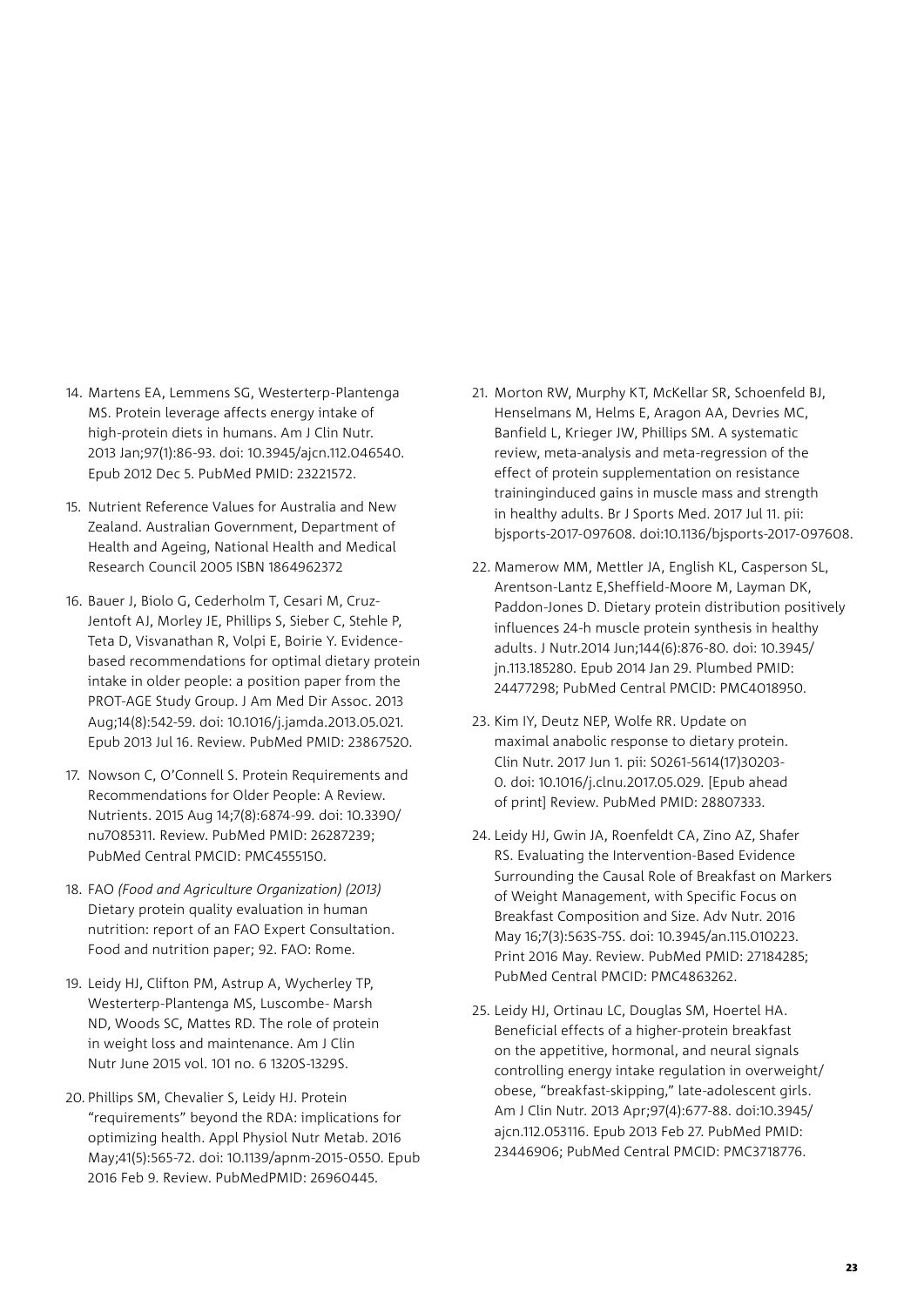# **References**

- 26. Leidy HJ, Hoertel HA, Douglas SM, Higgins KA, Shafer RS. A high-protein breakfast prevents body fat gain, through reductions in daily intake and hunger, in "Breakfast skipping" adolescents. Obesity (Silver Spring). 2015 Sep;23(9):1761-4. doi: 10.1002/oby.21185. Epub 2015 Aug 4. PubMed PMID: 26239831.
- 27. Leidy HJ, Tang M, Armstrong CL, Martin CB, Campbell WW. The effects of consuming frequent, higher protein meals on appetite and satiety during weight loss in overweight/obese men. Obesity (Silver Spring). 2011 Apr;19(4):818-24. doi: 10.1038/ oby.2010.203. Epub 2010 Sep 16. PubMed PMID: 20847729; Plumbed Central PMCID: PMC4564867.
- 28. Quatela A, Callister R, Patterson A, MacDonald-Wicks L. The Energy Content and Composition of Meals Consumed after an Overnight Fast and Their Effects on Diet Induced Thermogenesis: A Systematic Review, Meta-Analyses and Meta-Regressions. Nutrients. 2016 Oct 25;8(11). pii: E670. Review. PubMed PMID: 27792142; Plumbed Central PMCID: PMC5133058.
- 29. Sayer RD, Amankwaah AF, Tamer GG Jr, Chen N, Wright AJ, Tregellas JR, Cornier MA, Kareken DA, Talavage TM, McCrory MA, Campbell WW. Effects of Dietary Protein and Fiber at Breakfast on Appetite, ad Libitum Energy Intake at Lunch, and Neural Responses to Visual Food Stimuli in Overweight Adults. Nutrients. 2016 Jan 5;8(1). pii: E21. doi: 10.3390/nu8010021. PubMed PMID: 26742068; PubMed Central PMCID: PMC4728635.
- 30. Bendtsen LQ, Lorenzen JK, Bendsen NT, Rasmussen C, Astrup A. Effect of dairy proteins on appetite, energy expenditure, body weight, and composition: a review of the evidence from controlled clinical trials. Adv Nutr. 2013 Jul 1;4(4):418-38. doi: 10.3945/ an.113.003723. Review. PubMed PMID: 23858091; PubMed Central PMCID: PMC3941822.
- 31. Veldhorst MA, Nieuwenhuizen AG, Hochstenbach-Waelen A, Westerterp KR, Engelen MP, Brummer RJ, Deutz NE, Westerterp-Plantenga MS. A breakfast with alphalactalbumin, gelatin, or gelatin + TRP lowers energy intake at lunch compared with a breakfast with casein, soy, whey, or whey-GMP. Clin Nutr. 2009 Apr;28(2):147-55. doi: 10.1016/j.clnu.2008.12.003. Epub 2009 Jan 31. PubMed PMID: 19185957.
- 32. Beals JW, Sukiennik RA, Nallabelli J, Emmons RS, van Vliet S, Young JR, Ulanov AV, Li Z, Paluska SA, De Lisio M, Burd NA. Anabolic sensitivity of postprandial muscle protein synthesis to the ingestion of a proteindense food is reduced in overweight and obese young adults. Am J Clin Nutr. 2016 Oct;104(4):1014- 1022. Epub 2016 Sep 7. PubMed PMID: 27604771.
- 33. Murphy CH, Churchward-Venne TA, Mitchell CJ, Kolar NM, Kassis A, Karagounis LG, Burke LM, Hawley JA, Phillips SM. Hypoenergetic diet-induced reductions in myofibrillar protein synthesis are restored with resistance training and balanced daily protein ingestion in older men. Am J Physiol Endocrinol Metab. 2015 May 1;308(9):E734-43. doi: 10.1152/ ajpendo.00550.2014. Epub 2015 Mar 3. PubMed PMID: 25738784; PubMed Central PMCID: PMC4420900.